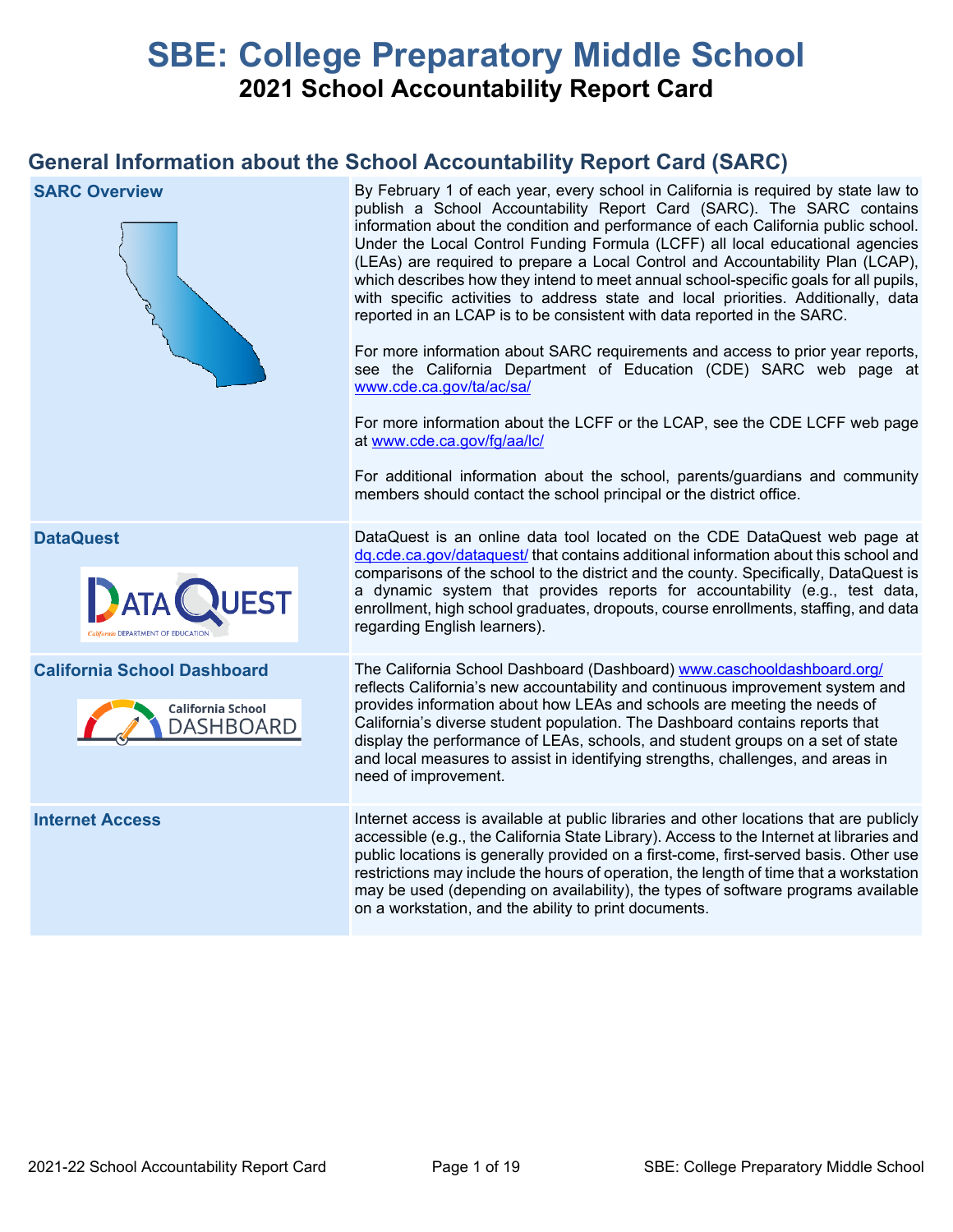## **2021-22 School Contact Information**

| <b>School Name</b>                                 | <b>SBE: College Preparatory Middle School</b> |  |  |  |
|----------------------------------------------------|-----------------------------------------------|--|--|--|
| <b>Street</b>                                      | 10269 Madrid Way                              |  |  |  |
| City, State, Zip                                   | Spring Valley, CA 91977                       |  |  |  |
| <b>Phone Number</b>                                | (619) 303-2782                                |  |  |  |
| <b>Principal</b>                                   | Mitchell S. Miller, Director of Operations    |  |  |  |
| <b>Email Address</b>                               | MMiller@mycpms.net                            |  |  |  |
| <b>School Website</b>                              | www.MyCPMS.net                                |  |  |  |
| County-District-School (CDS) Code 37-77164-0137356 |                                               |  |  |  |

| 2021-22 District Contact Information |                                               |  |  |
|--------------------------------------|-----------------------------------------------|--|--|
| <b>District Name</b>                 | <b>SBE: College Preparatory Middle School</b> |  |  |
| <b>Phone Number</b>                  | (619) 303-2782                                |  |  |
| Superintendent                       | Christina Callaway, Director of Business      |  |  |
| <b>Email Address</b>                 | CCallaway@mycpms.net                          |  |  |
| <b>District Website Address</b>      | www.MyCPMS.net                                |  |  |

## **2021-22 School Overview**

CPMS is a small, community centered school with a strong college preparatory focus. As our name suggests, our goal is to matriculate students to high school with not only an eye to college and career, but with the academic skills and capabilities necessary to meet the University of California A-G requirements necessary for college admission.

The mission of College Preparatory Middle School (CPMS) is to provide a safe, nurturing educational community for the middle school learner based on mutual respect, high expectations for academics and behavior, with the appropriate supports in place to ensure all learners are able to meet those expectations.

At CPMS, we know that students learn best in an environment that is physically and emotionally safe. One that is academically challenging, but provides the supports necessary to assist them to meet those challenges. We know that when students are actively engaged in their learning, they are more connected to the school and want to learn more about the broader community around them. At CPMS students have access to research based, standards aligned learning that is tailored to them and are supported by qualified and caring adults. They are challenged academically and promote from CPMS well prepared for high school and beyond, ready to participate in a global environment. This is accomplished because of our uncompromising commitment to the individual student, the assessment of their needs, and the targeted response to address those needs through intervention and enrichment.

The results of this SARC represent a collaborative effort of all of our stakeholders; the work and opinions of parents, students, staff, our SELPA, our Board, and other local consultants in an effort to continue to effectively deliver on our mission, to address the needs of every student and deliver integrated services that promote appropriate learning supports, and a positive school climate – all of which are necessary for students to thrive in the twenty-first century.

We work closely with our students, their families and our community to ensure our students promote from CPMS with the skills necessary for them to reach their life goals and achieve their personal best.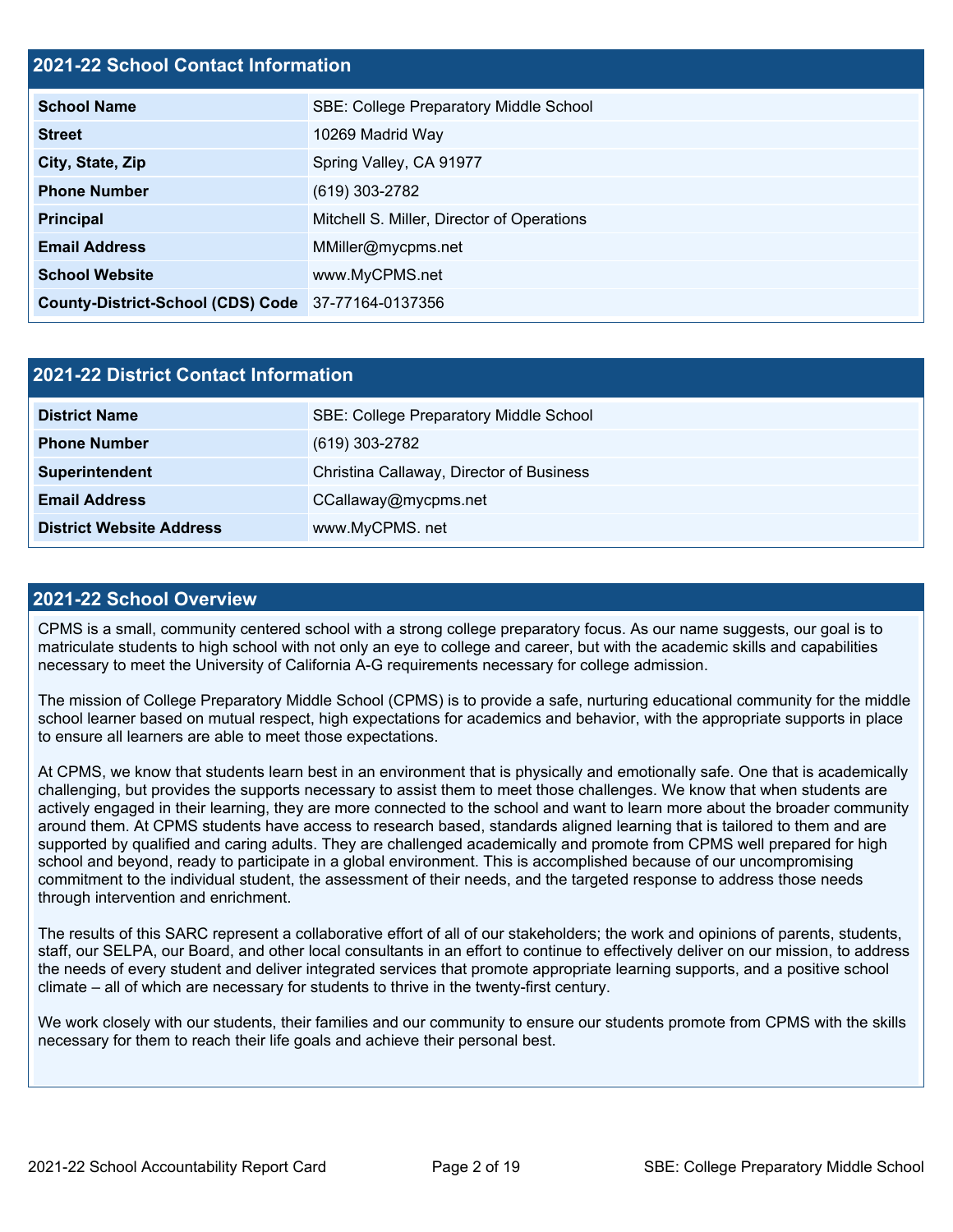## **About this School**

2021-22 Student Enrollment by Grade Level

| 2020-21 Student Enrollment by Grade Level |                           |  |  |  |
|-------------------------------------------|---------------------------|--|--|--|
| <b>Grade Level</b>                        | <b>Number of Students</b> |  |  |  |
| Grade 5                                   | 94                        |  |  |  |
| Grade 6                                   | 95                        |  |  |  |
| <b>Grade 7</b>                            | 92                        |  |  |  |
| Grade 8                                   | 94                        |  |  |  |
| <b>Total Enrollment</b>                   | 375                       |  |  |  |

## **2020-21 Student Enrollment by Student Group**

| <b>Student Group</b>                   | <b>Percent of Total Enrollment</b> |
|----------------------------------------|------------------------------------|
| Female                                 | 48                                 |
| <b>Male</b>                            | 52                                 |
| <b>Asian</b>                           | $\mathbf{3}$                       |
| <b>Black or African American</b>       | 8.2                                |
| <b>Hispanic or Latino</b>              | 28                                 |
| Native Hawaiian or Pacific Islander    | 4.8                                |
| <b>Two or More Races</b>               | 1.3                                |
| <b>White</b>                           | 82                                 |
| <b>English Learners</b>                | 10                                 |
| <b>Socioeconomically Disadvantaged</b> | 38.6                               |
| <b>Students with Disabilities</b>      | 6.9                                |

## **A. Conditions of Learning State Priority: Basic**

The SARC provides the following information relevant to the State priority: Basic (Priority 1):

- Degree to which teachers are appropriately assigned and fully credentialed in the subject area and for the pupils they are teaching;
- Pupils have access to standards-aligned instructional materials; and
- School facilities are maintained in good repair

Note: For more information refer to the Updated Teacher Equity Definitions web page at <https://www.cde.ca.gov/pd/ee/teacherequitydefinitions.asp>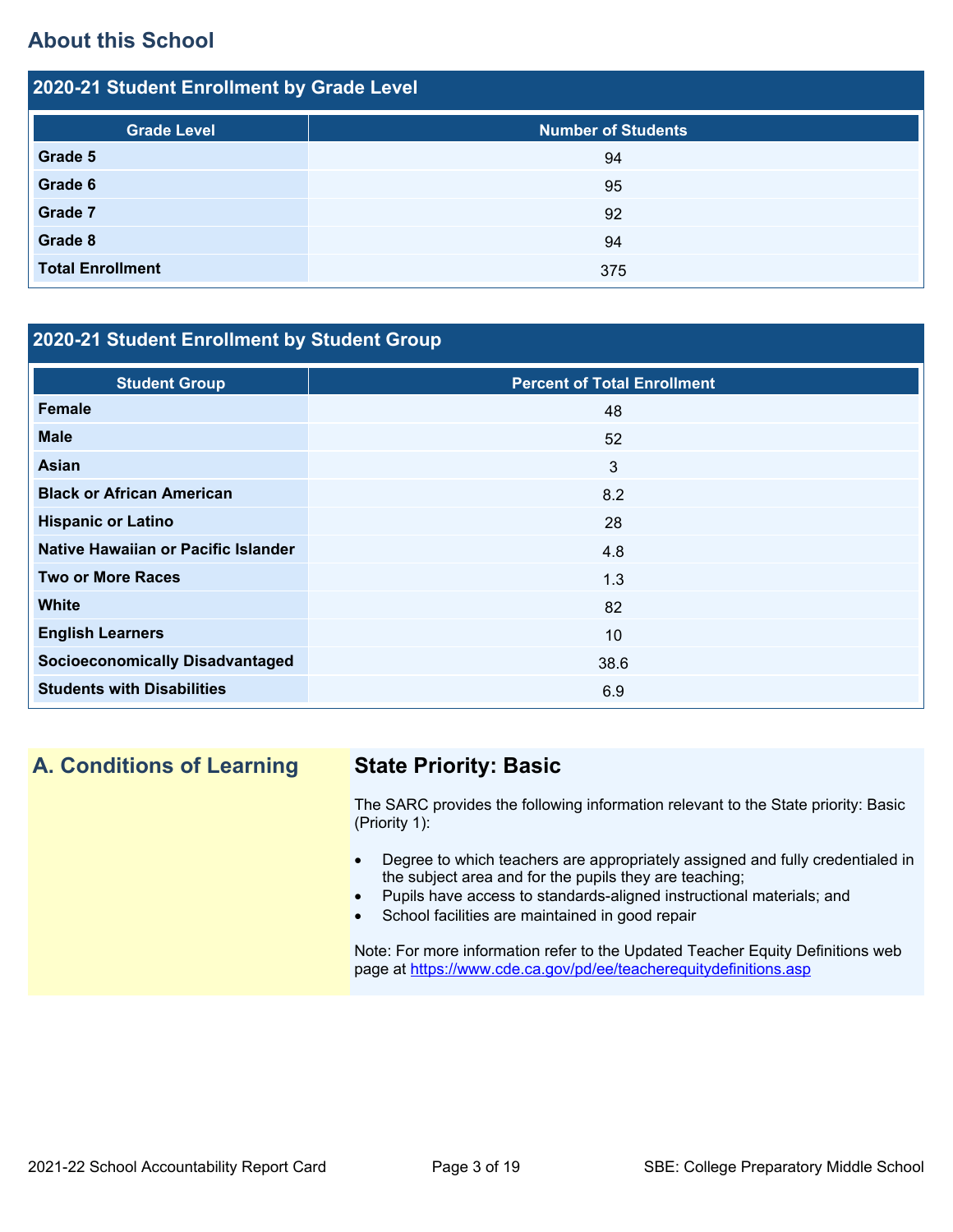| <b>2019-20 Teacher Preparation and Placement</b>                                                |         |  |  |
|-------------------------------------------------------------------------------------------------|---------|--|--|
| <b>Authorization/Assignment</b>                                                                 | 2019-20 |  |  |
| Fully (Preliminary or Clear) Credentialed for Subject and Student Placement (properly assigned) |         |  |  |
| <b>Intern Credential Holders Properly Assigned</b>                                              |         |  |  |
| Teachers Without Credentials and Misassignments ("ineffective" under ESSA)                      |         |  |  |
| Credentialed Teachers Assigned Out-of-Field ("out-of-field" under ESSA)                         |         |  |  |
| Unknown                                                                                         |         |  |  |
| <b>Total Teaching Positions</b>                                                                 |         |  |  |

Note: The data in this table is based on Full Time Equivalent (FTE) status. One FTE equals one staff member working full time; one FTE could also represent two staff members who each work 50 percent of full time. Additionally, an assignment is defined as a position that an educator is assigned to based on setting, subject, and grade level. An authorization is defined as the services that an educator is authorized to provide to students.

| 2019-20 Teachers Without Credentials and Misassignments (considered "ineffective" under ESSA) |         |  |  |
|-----------------------------------------------------------------------------------------------|---------|--|--|
| <b>Authorization/Assignment</b>                                                               | 2019-20 |  |  |
| <b>Permits and Waivers</b>                                                                    |         |  |  |
| <b>Misassignments</b>                                                                         |         |  |  |
| <b>Vacant Positions</b>                                                                       |         |  |  |
| <b>Total Teachers Without Credentials and Misassignments</b>                                  |         |  |  |

| 2019-20 Credentialed Teachers Assigned Out-of-Field (considered "out-of-field" under ESSA) |
|--------------------------------------------------------------------------------------------|
|--------------------------------------------------------------------------------------------|

| <b>Indicator</b>                                       | 2019-20 |
|--------------------------------------------------------|---------|
| Credentialed Teachers Authorized on a Permit or Waiver |         |
| <b>Local Assignment Options</b>                        |         |
| <b>Total Out-of-Field Teachers</b>                     |         |

## **2019-20 Class Assignments**

| <b>Indicator</b>                                                                                                                                    | 2019-20 |
|-----------------------------------------------------------------------------------------------------------------------------------------------------|---------|
| <b>Misassignments for English Learners</b><br>(a percentage of all the classes with English learners taught by teachers that are misassigned)       |         |
| No credential, permit or authorization to teach<br>(a percentage of all the classes taught by teachers with no record of an authorization to teach) |         |

| 2021-22 Quality, Currency, Availability of Textbooks and Other Instructional Materials |        |  |  |
|----------------------------------------------------------------------------------------|--------|--|--|
| Year and month in which the data were collected                                        | 7/2020 |  |  |
|                                                                                        |        |  |  |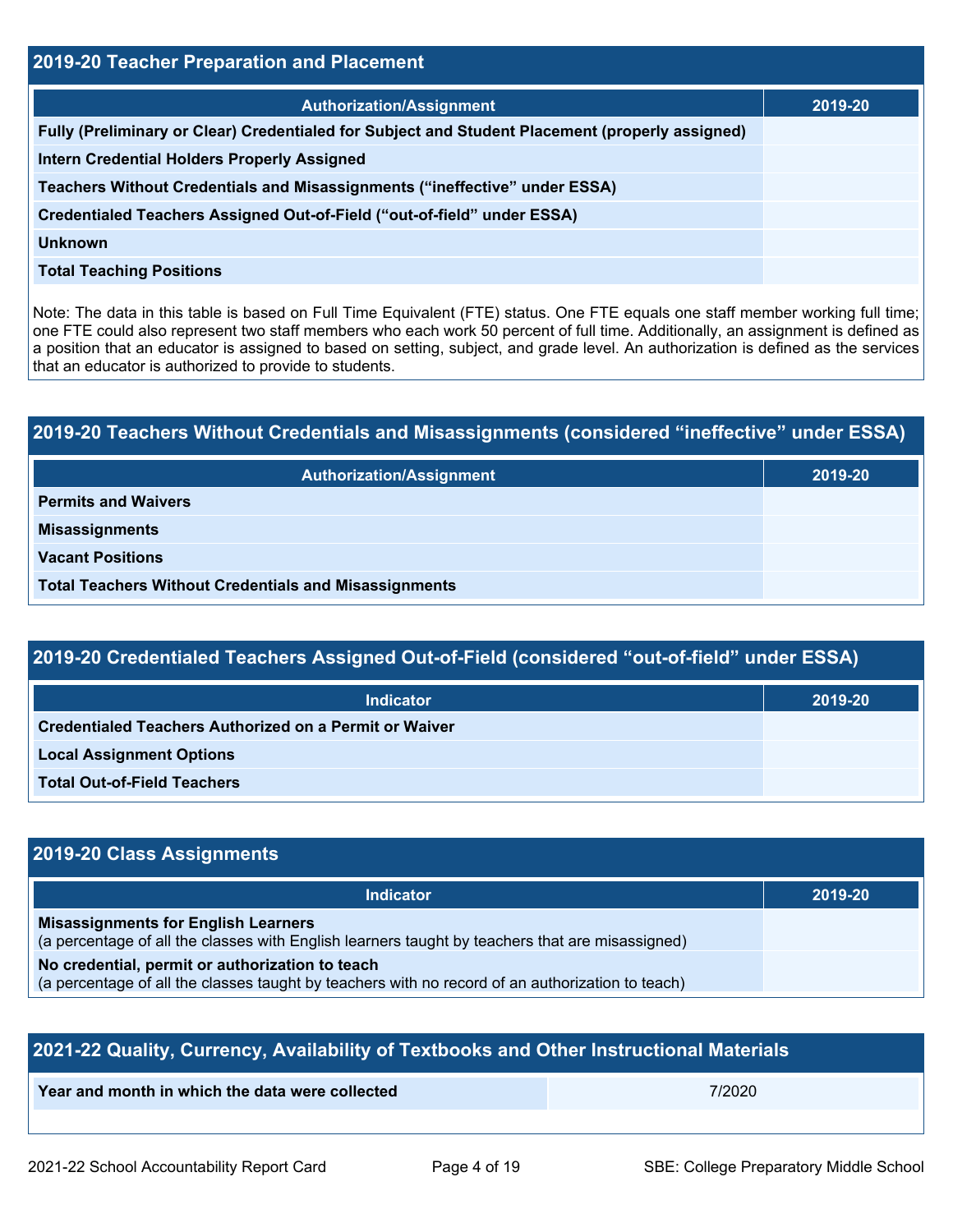| <b>Subject</b>                                         | Textbooks and Other Instructional Materials/year of<br><b>Adoption</b>                                                                                                                                                                                                                                                                                                                       | <b>From</b><br><b>Most</b><br><b>Recent</b><br><b>Adoption</b> | <b>Percent</b><br><b>Students</b><br><b>Lacking Own</b><br><b>Assigned</b><br>Copy |
|--------------------------------------------------------|----------------------------------------------------------------------------------------------------------------------------------------------------------------------------------------------------------------------------------------------------------------------------------------------------------------------------------------------------------------------------------------------|----------------------------------------------------------------|------------------------------------------------------------------------------------|
| <b>Reading/Language Arts</b>                           | Ready Common Core Reading Grades 5-8 (Curriculum<br>Associates)<br>I-Ready Instructional Platform English Language Arts:<br>Grades 5-8<br>Ready Classroom Common Core Math: Grades 5-8<br>I-Ready Instructional Platform Mathematics: Grades 5-8<br>Wordly Wise i-3000: Grades 6-8                                                                                                           | Yes                                                            | $\Omega$                                                                           |
| <b>Mathematics</b>                                     | Ready Mathematics Classroom Grades 5-8 (Curriculum<br>Associates)<br>I-Ready Instructional Platform Math Grades 5-8                                                                                                                                                                                                                                                                          | Yes                                                            | $\pmb{0}$                                                                          |
| <b>Science</b>                                         | HMH Science Dimensions Grades 5-8 (Houghton Mifflin<br>Harcourt Publishers)                                                                                                                                                                                                                                                                                                                  | Yes                                                            | $\mathbf 0$                                                                        |
| <b>History-Social Science</b>                          | Social Studies Alive! America's Past Grade 5 (Teachers<br>Curriculum Institute)<br>History Alive! The Ancient World Grade 6 (Teachers<br>Curriculum Institute)<br>History Alive! The Medieval World and Beyond Grade 7<br>(Teachers Curriculum Institute)<br>History Alive! The United States Through Industrialism Grade<br>8 (Teachers Curriculum Institute)<br>Nystrom Atlas of the World | Yes                                                            | $\Omega$                                                                           |
| <b>Foreign Language</b>                                |                                                                                                                                                                                                                                                                                                                                                                                              |                                                                |                                                                                    |
| <b>Health</b>                                          |                                                                                                                                                                                                                                                                                                                                                                                              |                                                                |                                                                                    |
| <b>Visual and Performing Arts</b>                      |                                                                                                                                                                                                                                                                                                                                                                                              |                                                                |                                                                                    |
| <b>Science Laboratory Equipment</b><br>$(grades 9-12)$ |                                                                                                                                                                                                                                                                                                                                                                                              |                                                                |                                                                                    |

## **School Facility Conditions and Planned Improvements**

Newly built facility July 2019. Yearly maintenance inspections conducted for all major mechanical systems completed. Scheduled interim maintenance contracts and agreements are in place.

#### **Year and month of the most recent FIT report** 01/2022

| <b>System Inspected</b>                                             | Rate<br>Good   Fair   Poor | Rate Rate | <b>Repair Needed and Action Taken or Planned</b> |
|---------------------------------------------------------------------|----------------------------|-----------|--------------------------------------------------|
| <b>Systems:</b><br>Gas Leaks, Mechanical/HVAC, Sewer                | X                          |           |                                                  |
| Interior:<br><b>Interior Surfaces</b>                               | X                          |           |                                                  |
| <b>Cleanliness:</b><br>Overall Cleanliness, Pest/Vermin Infestation | X                          |           |                                                  |
| <b>Electrical</b>                                                   | X                          |           |                                                  |
| <b>Restrooms/Fountains:</b>                                         | х                          |           |                                                  |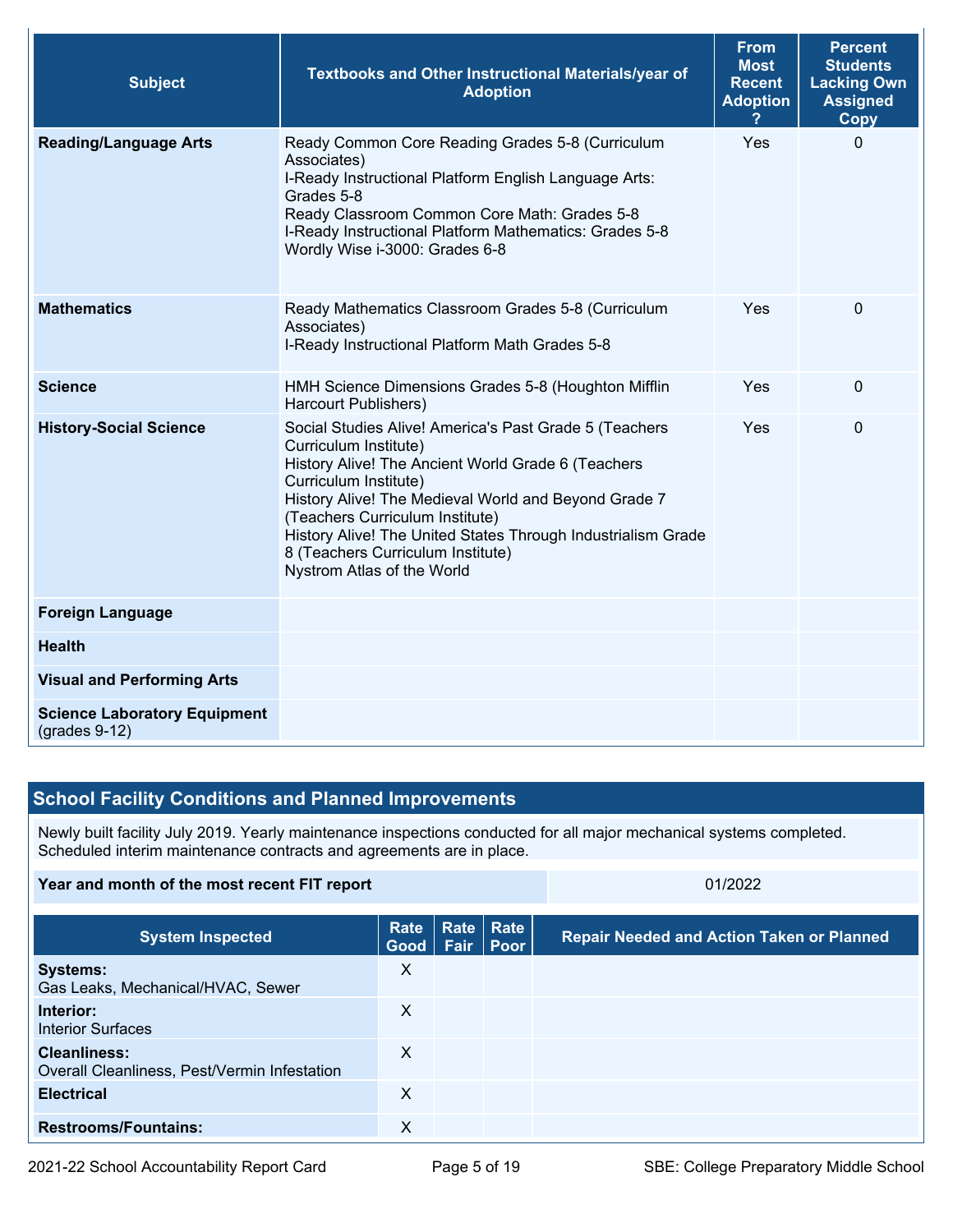| <b>School Facility Conditions and Planned Improvements</b>             |   |  |  |  |  |  |
|------------------------------------------------------------------------|---|--|--|--|--|--|
| Restrooms, Sinks/ Fountains                                            |   |  |  |  |  |  |
| Safety:<br>Fire Safety, Hazardous Materials                            | х |  |  |  |  |  |
| Structural:<br><b>Structural Damage, Roofs</b>                         | X |  |  |  |  |  |
| External:<br>Playground/School Grounds, Windows/<br>Doors/Gates/Fences | X |  |  |  |  |  |

| <b>Overall Facility Rate</b> |      |      |      |
|------------------------------|------|------|------|
| <b>Exemplary</b>             | Good | Fair | Poor |
| ∧                            |      |      |      |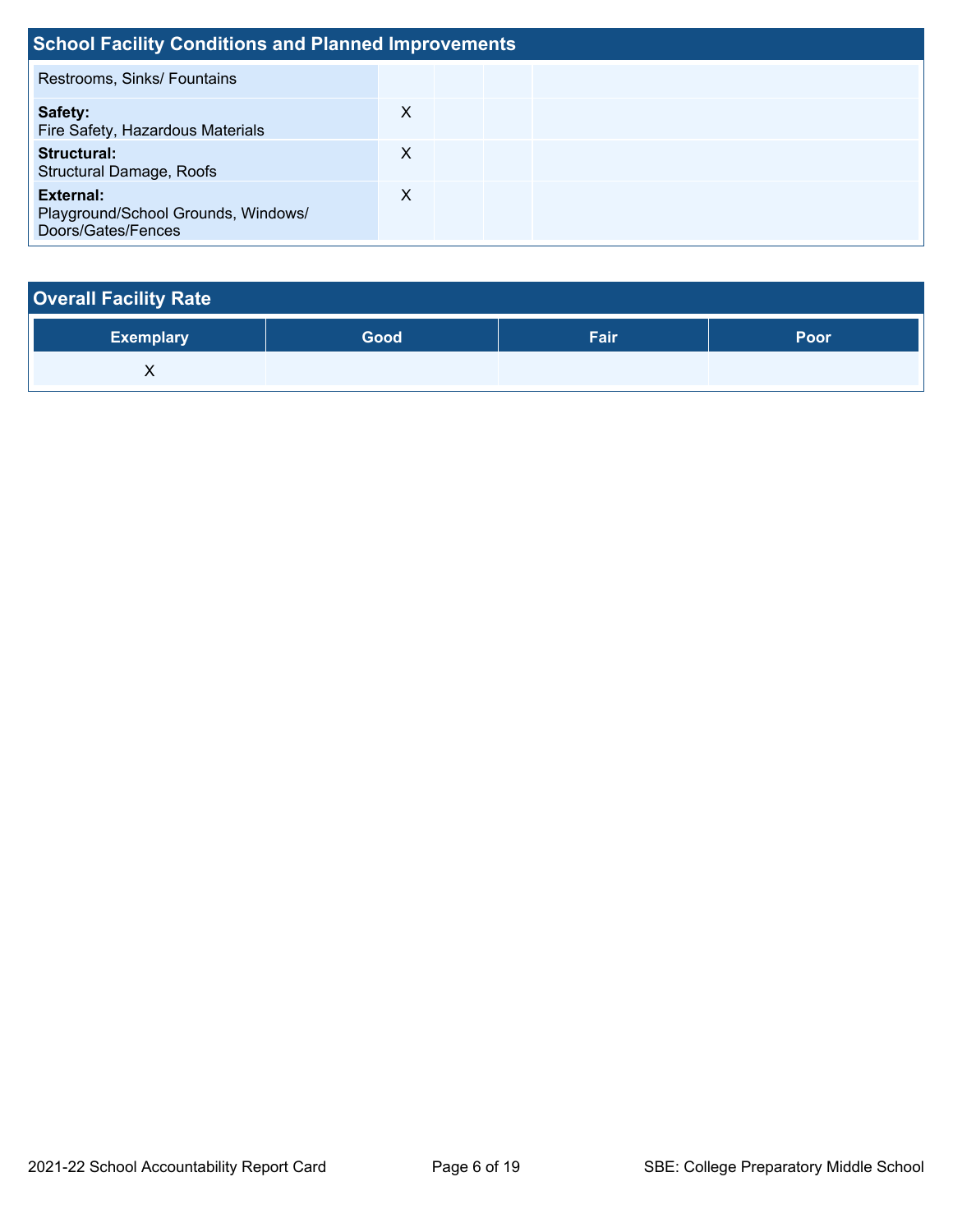## **B. Pupil Outcomes State Priority: Pupil Achievement**

The SARC provides the following information relevant to the State priority: Pupil Achievement (Priority 4):

#### **Statewide Assessments**

(i.e., California Assessment of Student Performance and Progress [CAASPP] System includes the Smarter Balanced Summative Assessments for students in the general education population and the California Alternate Assessments [CAAs] for English language arts/literacy [ELA] and mathematics given in grades three through eight and grade eleven. Only eligible students may participate in the administration of the CAAs. CAAs items are aligned with alternate achievement standards, which are linked with the Common Core State Standards [CCSS] for students with the most significant cognitive disabilities).

The CAASPP System encompasses the following assessments and student participation requirements:

- 1. **Smarter Balanced Summative Assessments and CAAs for ELA** in grades three through eight and grade eleven.
- 2. **Smarter Balanced Summative Assessments and CAAs for mathematics** in grades three through eight and grade eleven.
- 3. **California Science Test (CAST) and CAAs for Science** in grades five, eight, and once in high school (i.e., grade ten, eleven, or twelve).

#### **SARC Reporting in the 2020-2021 School Year Only**

Where the most viable option, LEAs were required to administer the statewide summative assessment in ELA and mathematics. Where a statewide summative assessment was not the most viable option for the LEA (or for one or more gradelevel[s] within the LEA) due to the pandemic, LEAs were allowed to report results from a different assessment that met the criteria established by the State Board of Education (SBE) on March 16, 2021. The assessments were required to be:

- Aligned with CA CCSS for ELA and mathematics;
- Available to students in grades 3 through 8, and grade 11; and
- Uniformly administered across a grade, grade span, school, or district to all eligible students.

#### **Options**

Note that the CAAs could only be administered in-person following health and safety requirements. If it was not viable for the LEA to administer the CAAs in person with health and safety guidelines in place, the LEA was directed to not administer the tests. There were no other assessment options available for the CAAs. Schools administered the Smarter Balanced Summative Assessments for ELA and mathematics, other assessments that meet the SBE criteria, or a combination of both, and they could only choose one of the following:

- Smarter Balanced ELA and mathematics summative assessments;
- Other assessments meeting the SBE criteria; or
- Combination of Smarter Balanced ELA and mathematics summative assessments and other assessments.

The percentage of students who have successfully completed courses that satisfy the requirements for entrance to the University of California and the California State University, or career technical education sequences or programs of study.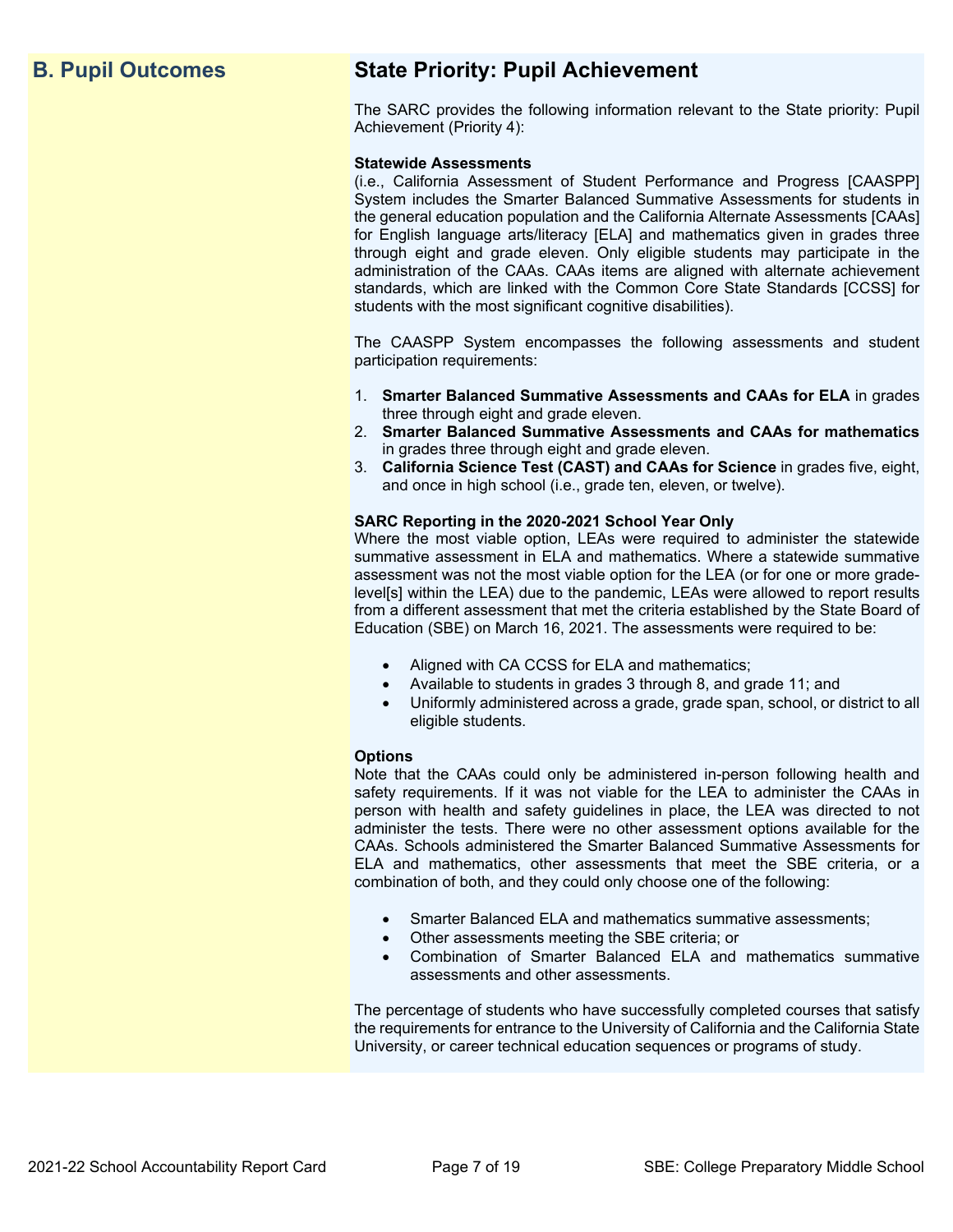## **Percentage of Students Meeting or Exceeding the State Standard on CAASPP**

This table displays CAASPP test results in ELA and mathematics for all students grades three through eight and grade eleven taking and completing a state-administered assessment.

The 2019-2020 data cells with N/A values indicate that the 2019-2020 data are not available due to the COVID-19 pandemic and resulting summative test suspension. The Executive Order N-30-20 was issued which waived the assessment, accountability, and reporting requirements for the 2019-2020 school year.

The 2020-2021 data cells have N/A values because these data are not comparable to other year data due to the COVID-19 pandemic during the 2020-2021 school year. Where the CAASPP assessments in ELA and/or mathematics is not the most viable option, the LEAs were allowed to administer local assessments. Therefore, the 2020-2021 data between school years for the school, district, state are not an accurate comparison. As such, it is inappropriate to compare results of the 2020-2021 school year to other school years.

| Subject                                                              | <b>School</b><br>2019-20 | <b>School</b><br>2020-21 | <b>District</b><br>2019-20 | <b>District</b><br>2020-21 | <b>State</b><br>2019-20 | <b>State</b><br>2020-21 |
|----------------------------------------------------------------------|--------------------------|--------------------------|----------------------------|----------------------------|-------------------------|-------------------------|
| <b>English Language Arts/Literacy</b><br>$\left($ grades 3-8 and 11) | N/A                      | N/A                      | N/A                        | N/A                        | N/A                     | N/A                     |
| <b>Mathematics</b><br>$(grades 3-8 and 11)$                          | N/A                      | N/A                      | N/A                        | N/A                        | N/A                     | N/A                     |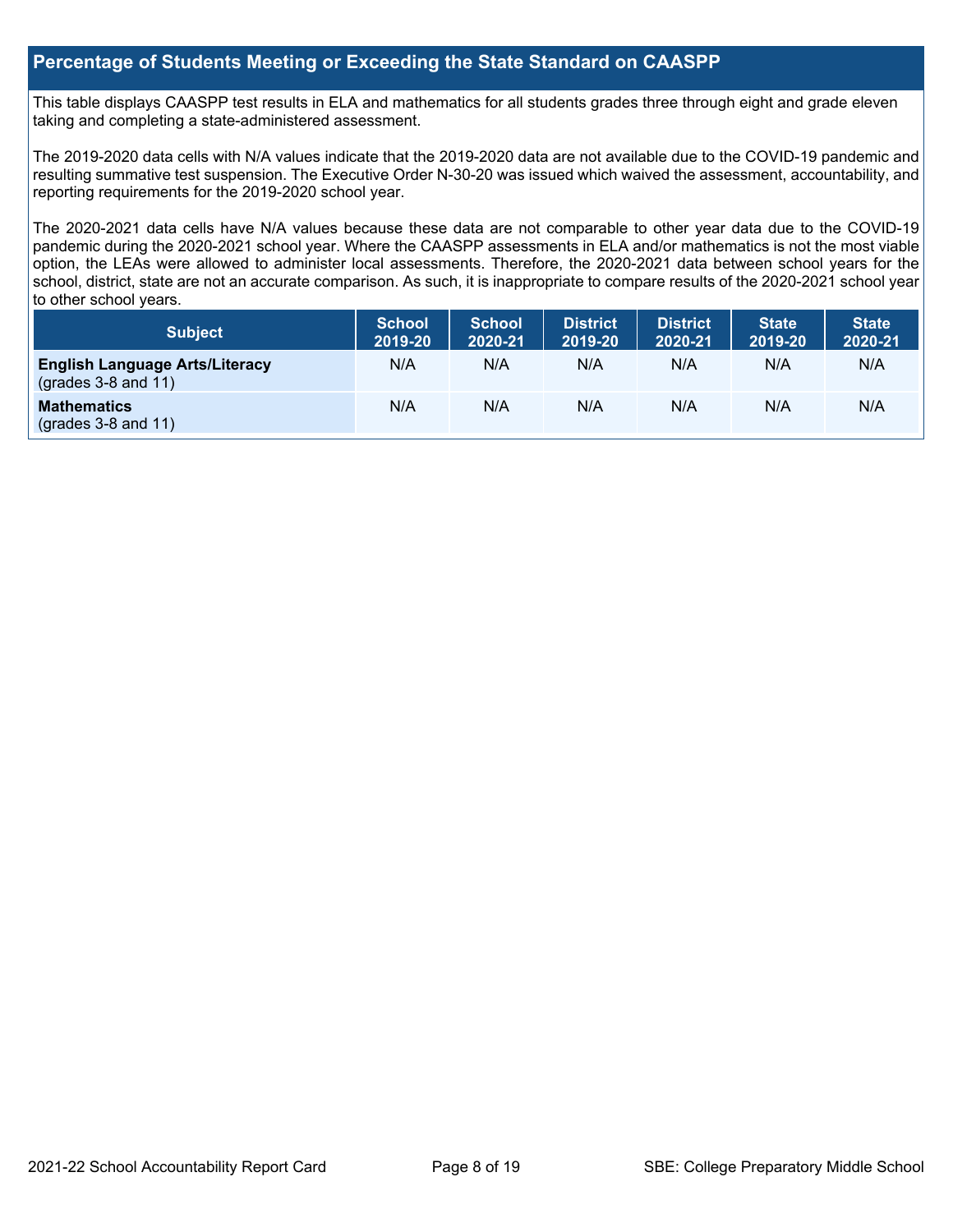## **2020-21 CAASPP Test Results in ELA by Student Group**

This table displays CAASPP test results in ELA by student group for students grades three through eight and grade eleven taking and completing a state-administered assessment. The CDE will populate this table for schools in cases where the school administered the CAASPP assessment. In cases where the school administered a local assessment instead of CAASPP, the CDE will populate this table with "NT" values, meaning this school did not test students using the CAASPP. See the local assessment(s) table for more information.

| <b>CAASPP</b><br><b>Student Groups</b>               | <b>CAASPP</b><br><b>Total</b><br><b>Enrollment</b> | <b>CAASPP</b><br><b>Number</b><br><b>Tested</b> | <b>CAASPP</b><br><b>Percent</b><br><b>Tested</b> | <b>CAASPP</b><br><b>Percent</b><br><b>Not Tested</b> | <b>CAASPP</b><br><b>Percent</b><br>Met or<br><b>Exceeded</b> |
|------------------------------------------------------|----------------------------------------------------|-------------------------------------------------|--------------------------------------------------|------------------------------------------------------|--------------------------------------------------------------|
| <b>All Students</b>                                  | 375                                                | <b>NT</b>                                       | <b>NT</b>                                        | <b>NT</b>                                            | <b>NT</b>                                                    |
| <b>Female</b>                                        | 180                                                | <b>NT</b>                                       | <b>NT</b>                                        | <b>NT</b>                                            | <b>NT</b>                                                    |
| <b>Male</b>                                          | 195                                                | <b>NT</b>                                       | <b>NT</b>                                        | <b>NT</b>                                            | <b>NT</b>                                                    |
| American Indian or Alaska Native                     | $-\!$ $\!-$                                        | <b>NT</b>                                       | <b>NT</b>                                        | <b>NT</b>                                            | <b>NT</b>                                                    |
| <b>Asian</b>                                         | 14                                                 | <b>NT</b>                                       | <b>NT</b>                                        | <b>NT</b>                                            | <b>NT</b>                                                    |
| <b>Black or African American</b>                     | 31                                                 | <b>NT</b>                                       | <b>NT</b>                                        | <b>NT</b>                                            | <b>NT</b>                                                    |
| <b>Filipino</b>                                      | $\overline{\phantom{a}}$                           | <b>NT</b>                                       | <b>NT</b>                                        | <b>NT</b>                                            | <b>NT</b>                                                    |
| <b>Hispanic or Latino</b>                            | 105                                                | <b>NT</b>                                       | <b>NT</b>                                        | <b>NT</b>                                            | <b>NT</b>                                                    |
| <b>Native Hawaiian or Pacific Islander</b>           | 18                                                 | <b>NT</b>                                       | <b>NT</b>                                        | <b>NT</b>                                            | <b>NT</b>                                                    |
| <b>Two or More Races</b>                             | 5                                                  | <b>NT</b>                                       | <b>NT</b>                                        | <b>NT</b>                                            | <b>NT</b>                                                    |
| <b>White</b>                                         | 307                                                | <b>NT</b>                                       | <b>NT</b>                                        | <b>NT</b>                                            | <b>NT</b>                                                    |
| <b>English Learners</b>                              | 41                                                 | <b>NT</b>                                       | <b>NT</b>                                        | <b>NT</b>                                            | <b>NT</b>                                                    |
| <b>Foster Youth</b>                                  |                                                    | <b>NT</b>                                       | <b>NT</b>                                        | <b>NT</b>                                            | <b>NT</b>                                                    |
| <b>Homeless</b>                                      | $\overline{\phantom{a}}$                           | <b>NT</b>                                       | <b>NT</b>                                        | <b>NT</b>                                            | <b>NT</b>                                                    |
| <b>Military</b>                                      | $\overline{\phantom{a}}$                           | <b>NT</b>                                       | <b>NT</b>                                        | <b>NT</b>                                            | <b>NT</b>                                                    |
| <b>Socioeconomically Disadvantaged</b>               | 145                                                | <b>NT</b>                                       | <b>NT</b>                                        | <b>NT</b>                                            | <b>NT</b>                                                    |
| <b>Students Receiving Migrant Education Services</b> | $\overline{\phantom{a}}$                           | <b>NT</b>                                       | <b>NT</b>                                        | <b>NT</b>                                            | <b>NT</b>                                                    |
| <b>Students with Disabilities</b>                    | 26                                                 | <b>NT</b>                                       | <b>NT</b>                                        | <b>NT</b>                                            | <b>NT</b>                                                    |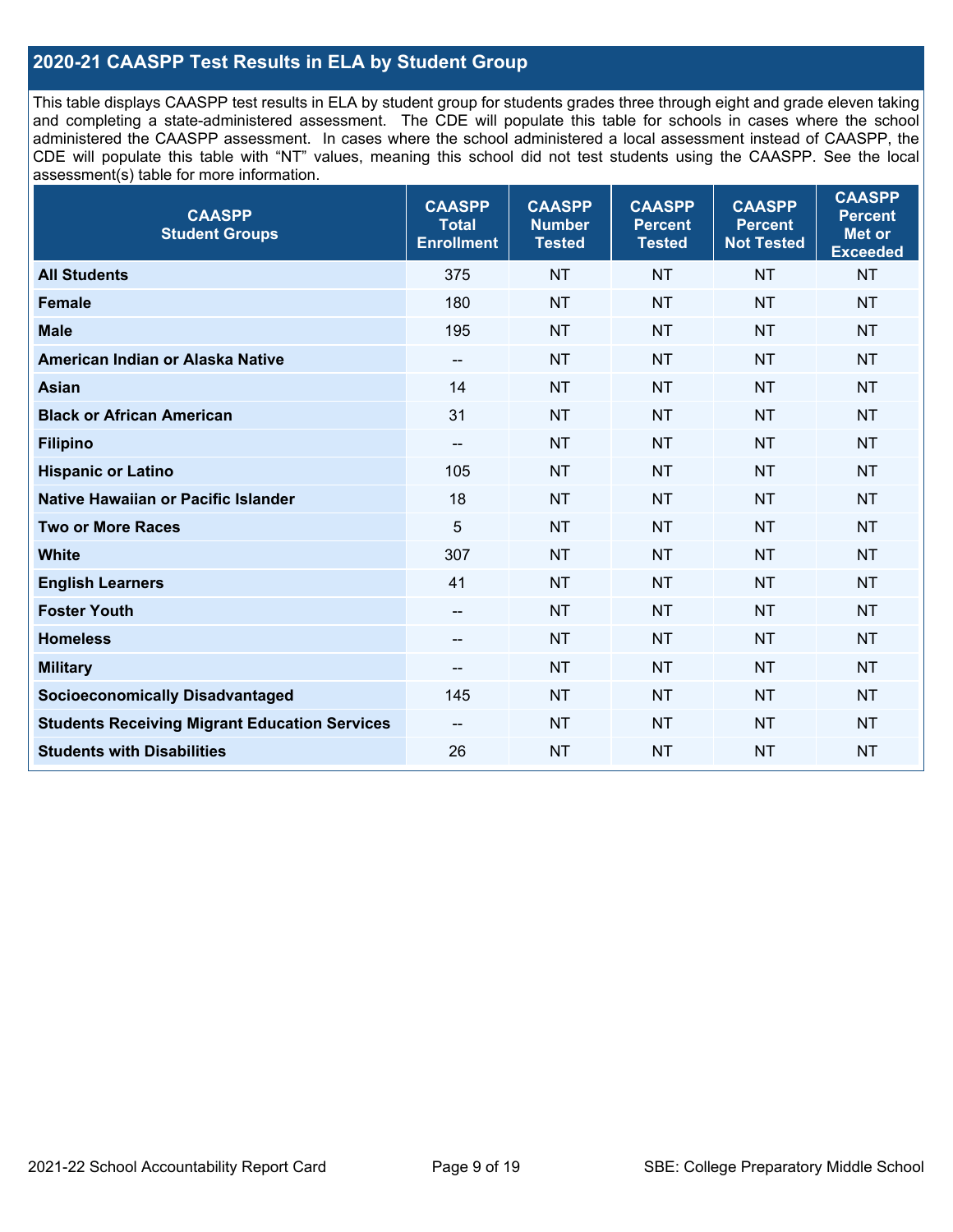## **2020-21 CAASPP Test Results in Math by Student Group**

This table displays CAASPP test results in Math by student group for students grades three through eight and grade eleven taking and completing a state-administered assessment. The CDE will populate this table for schools in cases where the school administered the CAASPP assessment. In cases where the school administered a local assessment instead of CAASPP, the CDE will populate this table with "NT" values, meaning this school did not test students using the CAASPP. See the local assessment(s) table for more information.

| <b>CAASPP</b><br><b>Student Groups</b>               | <b>CAASPP</b><br><b>Total</b><br><b>Enrollment</b> | <b>CAASPP</b><br><b>Number</b><br><b>Tested</b> | <b>CAASPP</b><br><b>Percent</b><br><b>Tested</b> | <b>CAASPP</b><br><b>Percent</b><br><b>Not Tested</b> | <b>CAASPP</b><br><b>Percent</b><br><b>Met or</b><br><b>Exceeded</b> |
|------------------------------------------------------|----------------------------------------------------|-------------------------------------------------|--------------------------------------------------|------------------------------------------------------|---------------------------------------------------------------------|
| <b>All Students</b>                                  | 375                                                | <b>NT</b>                                       | <b>NT</b>                                        | <b>NT</b>                                            | <b>NT</b>                                                           |
| <b>Female</b>                                        | 180                                                | <b>NT</b>                                       | <b>NT</b>                                        | <b>NT</b>                                            | <b>NT</b>                                                           |
| <b>Male</b>                                          | 195                                                | <b>NT</b>                                       | <b>NT</b>                                        | <b>NT</b>                                            | <b>NT</b>                                                           |
| American Indian or Alaska Native                     | $\hspace{0.05cm}$                                  | <b>NT</b>                                       | <b>NT</b>                                        | <b>NT</b>                                            | <b>NT</b>                                                           |
| <b>Asian</b>                                         |                                                    | <b>NT</b>                                       | <b>NT</b>                                        | <b>NT</b>                                            | <b>NT</b>                                                           |
| <b>Black or African American</b>                     | 31                                                 | <b>NT</b>                                       | <b>NT</b>                                        | <b>NT</b>                                            | <b>NT</b>                                                           |
| <b>Filipino</b>                                      | $\overline{\phantom{m}}$                           | <b>NT</b>                                       | <b>NT</b>                                        | <b>NT</b>                                            | <b>NT</b>                                                           |
| <b>Hispanic or Latino</b>                            | 105                                                | <b>NT</b>                                       | <b>NT</b>                                        | <b>NT</b>                                            | <b>NT</b>                                                           |
| <b>Native Hawaiian or Pacific Islander</b>           | $-\!$ $\!-$                                        | <b>NT</b>                                       | <b>NT</b>                                        | <b>NT</b>                                            | <b>NT</b>                                                           |
| <b>Two or More Races</b>                             | 5                                                  | <b>NT</b>                                       | <b>NT</b>                                        | <b>NT</b>                                            | <b>NT</b>                                                           |
| <b>White</b>                                         | 307                                                | <b>NT</b>                                       | <b>NT</b>                                        | <b>NT</b>                                            | <b>NT</b>                                                           |
| <b>English Learners</b>                              | 41                                                 | <b>NT</b>                                       | <b>NT</b>                                        | <b>NT</b>                                            | <b>NT</b>                                                           |
| <b>Foster Youth</b>                                  | $-$                                                | <b>NT</b>                                       | <b>NT</b>                                        | <b>NT</b>                                            | <b>NT</b>                                                           |
| <b>Homeless</b>                                      | $\hspace{0.05cm}$                                  | <b>NT</b>                                       | <b>NT</b>                                        | <b>NT</b>                                            | <b>NT</b>                                                           |
| <b>Military</b>                                      | $-$                                                | <b>NT</b>                                       | <b>NT</b>                                        | <b>NT</b>                                            | <b>NT</b>                                                           |
| <b>Socioeconomically Disadvantaged</b>               | 145                                                | <b>NT</b>                                       | <b>NT</b>                                        | <b>NT</b>                                            | <b>NT</b>                                                           |
| <b>Students Receiving Migrant Education Services</b> | $- -$                                              | <b>NT</b>                                       | <b>NT</b>                                        | <b>NT</b>                                            | <b>NT</b>                                                           |
| <b>Students with Disabilities</b>                    | 26                                                 | <b>NT</b>                                       | <b>NT</b>                                        | <b>NT</b>                                            | <b>NT</b>                                                           |

## **2020-21 Local Assessment Test Results in ELA by Student Group**

This table displays Local Assessment test results in ELA by student group for students grades three through eight and grade eleven. LEAs/schools will populate this table for schools in cases where the school administered a local assessment. In cases where the school administered the CAASPP assessment, LEAs/schools will populate this table with "N/A" values in all cells, meaning this table is Not Applicable for this school.

| <b>All School</b><br><b>Student Groups</b> | <b>All School</b><br><b>Total</b><br><b>Enrollment</b> | <b>All School</b><br><b>Number</b><br><b>Tested</b> | <b>All School</b><br><b>Percent</b><br><b>Tested</b> | <b>All School</b><br><b>Percent</b><br><b>Not Tested</b> | <b>All School</b><br><b>Percent</b><br><b>At or Above</b><br><b>Grade Level</b> |
|--------------------------------------------|--------------------------------------------------------|-----------------------------------------------------|------------------------------------------------------|----------------------------------------------------------|---------------------------------------------------------------------------------|
| <b>All Students</b>                        | 375                                                    | 375                                                 | 100                                                  | 0                                                        | 84                                                                              |
| <b>Female</b>                              | 180                                                    | 180                                                 | 100                                                  | 0                                                        | 84                                                                              |
| <b>Male</b>                                | 195                                                    | 195                                                 | 100                                                  | $\mathbf{0}$                                             | 84                                                                              |
| <b>Asian</b>                               | 14                                                     | 14                                                  | 100                                                  | 0                                                        | 93                                                                              |
| <b>Black or African American</b>           | 31                                                     | 31                                                  | 100                                                  | 0                                                        | 77                                                                              |

2021-22 School Accountability Report Card Page 10 of 19 SBE: College Preparatory Middle School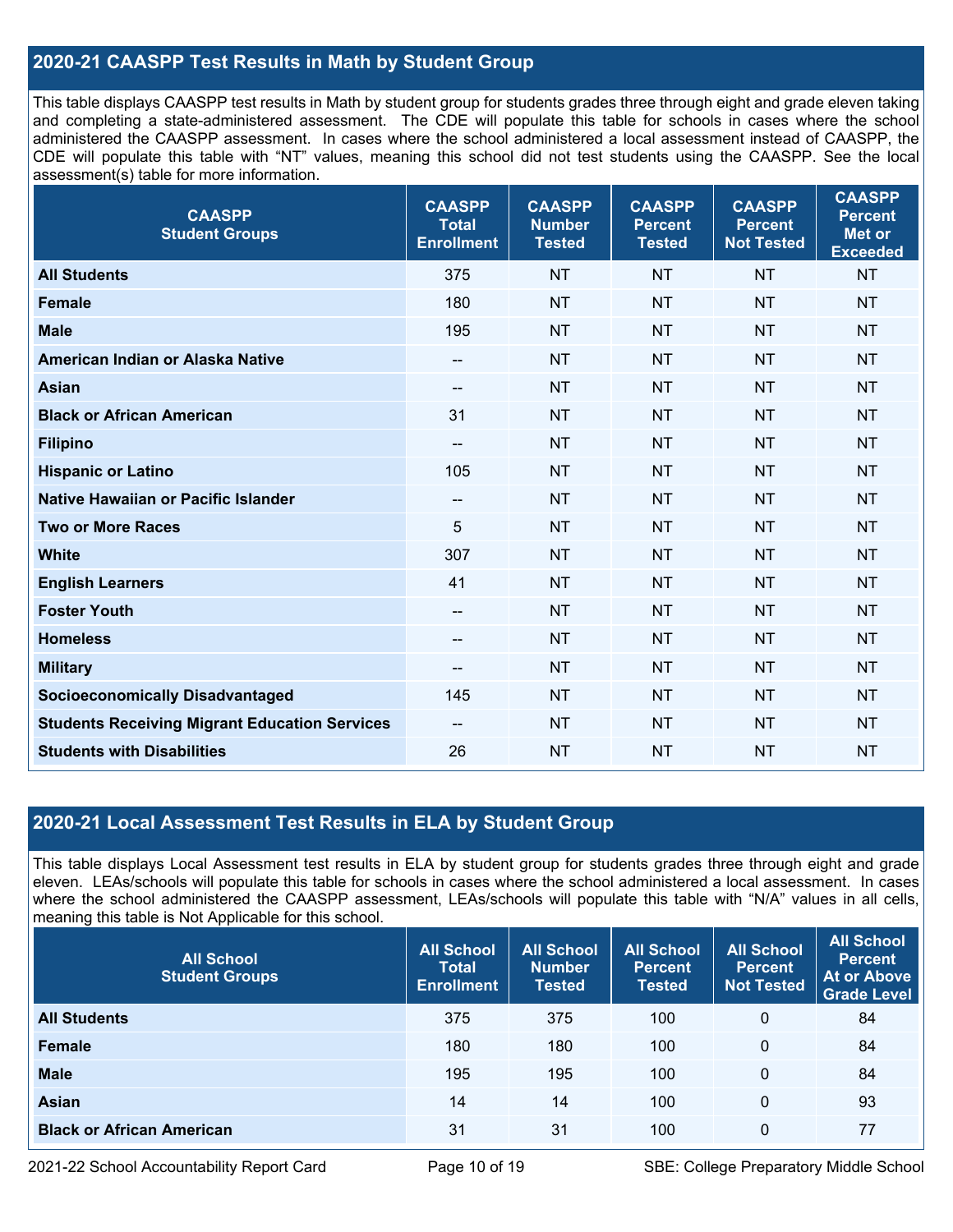| <b>Hispanic or Latino</b>                                                                                                                          | 105      | 105 | 100 | $\mathbf{0}$ | 84 |
|----------------------------------------------------------------------------------------------------------------------------------------------------|----------|-----|-----|--------------|----|
| Native Hawaiian or Pacific Islander                                                                                                                | 18       | 18  | 100 | $\mathbf{0}$ | 89 |
| <b>Two or More Races</b>                                                                                                                           | 5        | 5   | 100 | $\mathbf{0}$ | 80 |
| <b>White</b>                                                                                                                                       | 307      | 307 | 100 | $\mathbf{0}$ | 84 |
| <b>English Learners</b>                                                                                                                            | 41       | 41  | 100 | $\mathbf{0}$ | 42 |
| <b>Foster Youth</b>                                                                                                                                | $\Omega$ |     |     |              |    |
| <b>Homeless</b>                                                                                                                                    | 0        |     |     |              |    |
| <b>Socioeconomically Disadvantaged</b>                                                                                                             | 145      | 145 | 100 | $\mathbf{0}$ | 76 |
| <b>Students with Disabilities</b><br>$\star$ At an above the analog and advantage in the analogical and the least accordinate detection of $\star$ | 26       | 26  | 100 | $\mathbf{0}$ | 54 |

\*At or above the grade-level standard in the context of the local assessment administered.

## **2020-21 Local Assessment Test Results in Math by Student Group**

This table displays Local Assessment test results in Math by student group for students grades three through eight and grade eleven. LEAs/schools will populate this table for schools in cases where the school administered a local assessment. In cases where the school administered the CAASPP assessment, LEAs/schools will populate this table with "N/A" values in all cells, meaning this table is Not Applicable for this school.

| <b>All School</b><br><b>Student Groups</b>                                                 | <b>All School</b><br><b>Total</b><br><b>Enrollment</b> | <b>All School</b><br><b>Number</b><br><b>Tested</b> | <b>All School</b><br><b>Percent</b><br><b>Tested</b> | <b>All School</b><br><b>Percent</b><br><b>Not Tested</b> | <b>All School</b><br><b>Percent</b><br><b>At or Above</b><br><b>Grade Level</b> |
|--------------------------------------------------------------------------------------------|--------------------------------------------------------|-----------------------------------------------------|------------------------------------------------------|----------------------------------------------------------|---------------------------------------------------------------------------------|
| <b>All Students</b>                                                                        | 375                                                    | 375                                                 | 100                                                  | $\Omega$                                                 | 57                                                                              |
| <b>Female</b>                                                                              | 180                                                    | 180                                                 | 100                                                  | $\Omega$                                                 | 53                                                                              |
| <b>Male</b>                                                                                | 195                                                    | 195                                                 | 100                                                  | $\mathbf 0$                                              | 60                                                                              |
| Asian                                                                                      | 14                                                     | 14                                                  | 100                                                  | 0                                                        | 100                                                                             |
| <b>Black or African American</b>                                                           | 31                                                     | 31                                                  | 100                                                  | 0                                                        | 55                                                                              |
| <b>Hispanic or Latino</b>                                                                  | 105                                                    | 105                                                 | 100                                                  | 0                                                        | 46                                                                              |
| Native Hawaiian or Pacific Islander                                                        | 18                                                     | 18                                                  | 100                                                  | $\mathbf{0}$                                             | 72                                                                              |
| <b>Two or More Races</b>                                                                   | 5                                                      | 5                                                   | 100                                                  | $\mathbf 0$                                              | 20                                                                              |
| <b>White</b>                                                                               | 307                                                    | 307                                                 | 100                                                  | $\mathbf 0$                                              | 55                                                                              |
| <b>English Learners</b>                                                                    | 41                                                     | 41                                                  | 100                                                  | $\mathbf 0$                                              | 19                                                                              |
| <b>Socioeconomically Disadvantaged</b>                                                     | 145                                                    | 145                                                 | 100                                                  | $\overline{0}$                                           | 49                                                                              |
| <b>Students with Disabilities</b>                                                          | 26                                                     | 26                                                  | 100                                                  | $\mathbf 0$                                              | 27                                                                              |
| *At or above the grade-level standard in the context of the local assessment administered. |                                                        |                                                     |                                                      |                                                          |                                                                                 |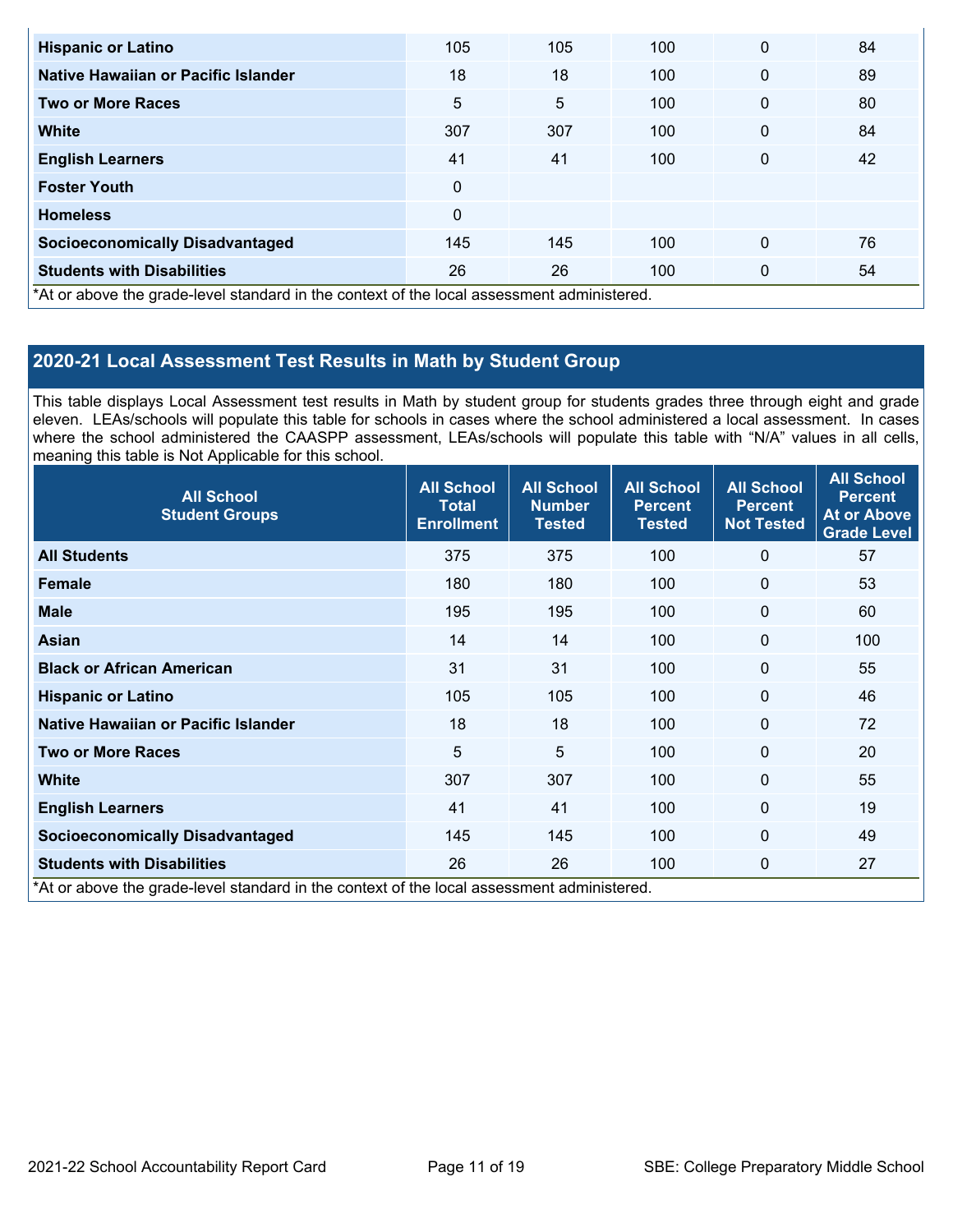## **CAASPP Test Results in Science for All Students**

This table displays the percentage of all students grades five, eight, and High School meeting or exceeding the State Standard.

The 2019-2020 data cells with N/A values indicate that the 2019-2020 data are not available due to the COVID-19 pandemic and resulting summative testing suspension. The Executive Order N-30-20 was issued which waived the assessment, accountability, and reporting requirements for the 2019-2020 school year.

For any 2020-2021 data cells with N/T values indicate that this school did not test students using the CAASPP Science.

| <b>Subject</b>                                  | <b>School</b> | <b>School</b> | <b>District</b> | <b>District</b> | State   | State <sup>1</sup> |
|-------------------------------------------------|---------------|---------------|-----------------|-----------------|---------|--------------------|
|                                                 | 2019-20       | 2020-21       | 2019-20         | 2020-21         | 2019-20 | 2020-21            |
| <b>Science</b><br>(grades 5, 8 and high school) | N/A           | ΝT            | N/A             | NT              | N/A     | 28.72              |

## **2020-21 CAASPP Test Results in Science by Student Group**

This table displays CAASPP test results in Science by student group for students grades five, eight, and High School. For any data cells with N/T values indicate that this school did not test students using the CAASPP Science.

| <b>Student Group</b>                                 | <b>Total</b><br><b>Enrollment</b> | <b>Number</b><br><b>Tested</b> | <b>Percent</b><br><b>Tested</b> | <b>Percent</b><br><b>Not Tested</b> | <b>Percent</b><br><b>Met or</b><br><b>Exceeded</b> |
|------------------------------------------------------|-----------------------------------|--------------------------------|---------------------------------|-------------------------------------|----------------------------------------------------|
| <b>All Students</b>                                  | 375                               | <b>NT</b>                      | <b>NT</b>                       | <b>NT</b>                           | <b>NT</b>                                          |
| <b>Female</b>                                        | 180                               | <b>NT</b>                      | <b>NT</b>                       | <b>NT</b>                           | <b>NT</b>                                          |
| <b>Male</b>                                          | 195                               | <b>NT</b>                      | <b>NT</b>                       | <b>NT</b>                           | <b>NT</b>                                          |
| American Indian or Alaska Native                     | $\hspace{0.05cm}$                 | <b>NT</b>                      | <b>NT</b>                       | <b>NT</b>                           | <b>NT</b>                                          |
| <b>Asian</b>                                         | $-$                               | <b>NT</b>                      | <b>NT</b>                       | <b>NT</b>                           | <b>NT</b>                                          |
| <b>Black or African American</b>                     | 31                                | <b>NT</b>                      | <b>NT</b>                       | <b>NT</b>                           | <b>NT</b>                                          |
| <b>Filipino</b>                                      | --                                | <b>NT</b>                      | <b>NT</b>                       | <b>NT</b>                           | <b>NT</b>                                          |
| <b>Hispanic or Latino</b>                            | 105                               | <b>NT</b>                      | <b>NT</b>                       | NT                                  | <b>NT</b>                                          |
| Native Hawaiian or Pacific Islander                  | 18                                | <b>NT</b>                      | <b>NT</b>                       | <b>NT</b>                           | <b>NT</b>                                          |
| <b>Two or More Races</b>                             | 5                                 | <b>NT</b>                      | <b>NT</b>                       | <b>NT</b>                           | <b>NT</b>                                          |
| <b>White</b>                                         | 307                               | <b>NT</b>                      | <b>NT</b>                       | <b>NT</b>                           | <b>NT</b>                                          |
| <b>English Learners</b>                              | 41                                | <b>NT</b>                      | <b>NT</b>                       | <b>NT</b>                           | <b>NT</b>                                          |
| <b>Foster Youth</b>                                  | $- -$                             | <b>NT</b>                      | <b>NT</b>                       | <b>NT</b>                           | <b>NT</b>                                          |
| <b>Homeless</b>                                      | --                                | <b>NT</b>                      | <b>NT</b>                       | <b>NT</b>                           | <b>NT</b>                                          |
| <b>Military</b>                                      | $-$                               | <b>NT</b>                      | <b>NT</b>                       | <b>NT</b>                           | <b>NT</b>                                          |
| <b>Socioeconomically Disadvantaged</b>               | 145                               | <b>NT</b>                      | <b>NT</b>                       | <b>NT</b>                           | <b>NT</b>                                          |
| <b>Students Receiving Migrant Education Services</b> | --                                | <b>NT</b>                      | <b>NT</b>                       | <b>NT</b>                           | <b>NT</b>                                          |
| <b>Students with Disabilities</b>                    | 15                                | <b>NT</b>                      | <b>NT</b>                       | <b>NT</b>                           | <b>NT</b>                                          |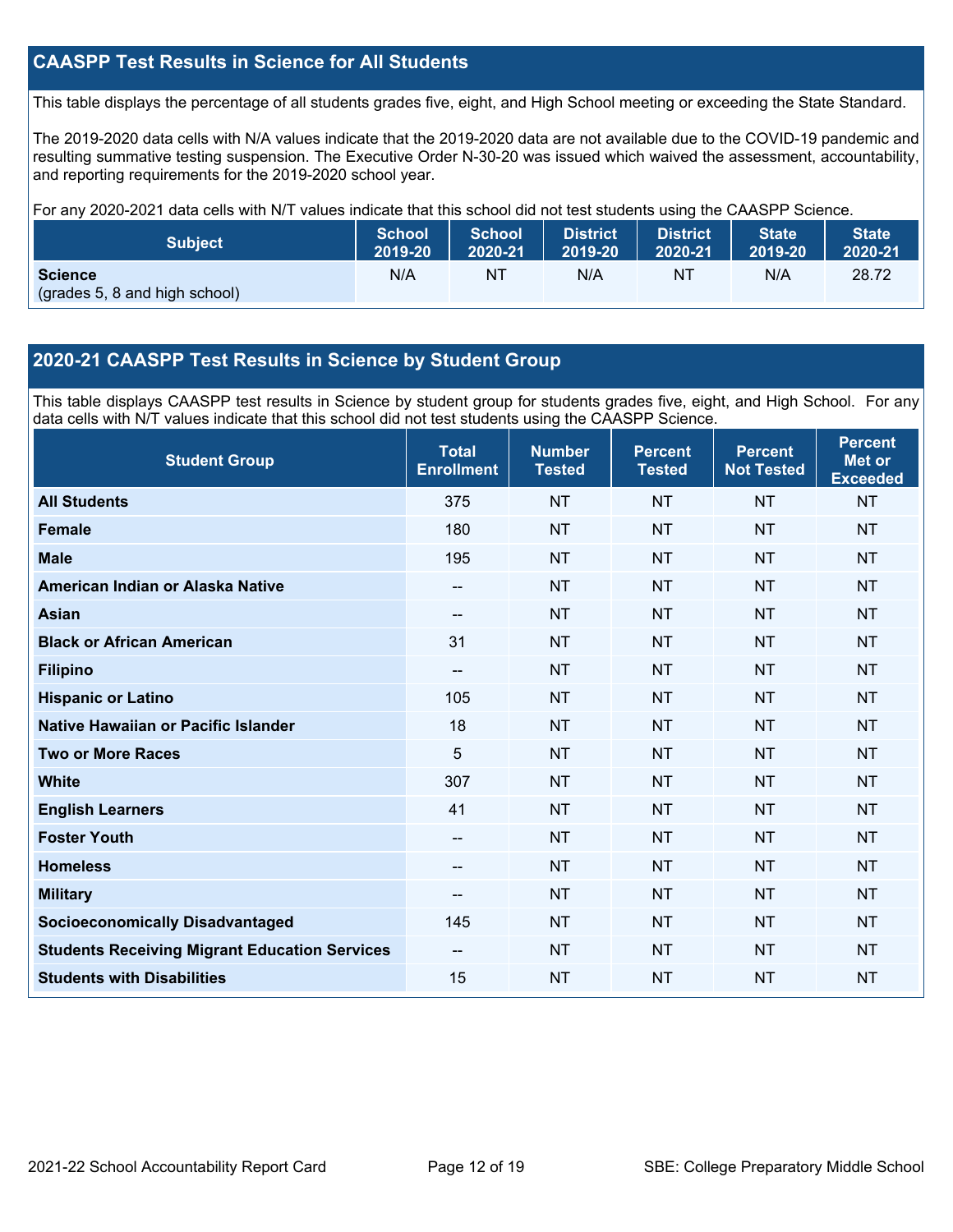## **B. Pupil Outcomes State Priority: Other Pupil Outcomes**

The SARC provides the following information relevant to the State priority: Other Pupil Outcomes (Priority 8): Pupil outcomes in the subject area of physical education.

## **2020-21 California Physical Fitness Test Results**

Due to the COVID-19 crisis, the Physical Fitness Test was suspended during the 2020-2021 school year and therefore no data are reported and each cell in this table is populated with "N/A."

| <b>Grade Level</b> | <b>Four of Six Fitness Standards</b> | <b>Five of Six Fitness Standards   Six of Six Fitness Standards</b> | Percentage of Students Meeting   Percentage of Students Meeting   Percentage of Students Meeting |
|--------------------|--------------------------------------|---------------------------------------------------------------------|--------------------------------------------------------------------------------------------------|
| Grade 5            | N/A                                  | N/A                                                                 | N/A                                                                                              |
| Grade 7            | N/A                                  | N/A                                                                 | N/A                                                                                              |
| Grade 9            | N/A                                  | N/A                                                                 | N/A                                                                                              |

## **C. Engagement State Priority: Parental Involvement**

The SARC provides the following information relevant to the State priority: Parental Involvement (Priority 3): Efforts the school district makes to seek parent input in making decisions regarding the school district and at each school site.

#### **2021-22 Opportunities for Parental Involvement**

The research is clear: When schools and families work in partnership, students achieve!

It is with that premise that College Prep welcomes and appreciates all of our parent volunteers! Everything from working in a classroom, parent occupational presentations, or joining and participating in our amazing PTSA, we have many opportunities for parents to be involved on and off campus. If you are interested in volunteering at CPMS, please contact Ms. Socorro Redding in our front office at (619) 303-2782 or email at Sredding@mycpms.net

To access school calendars as well as information about our main parent organization, PTSA, please visit our website at: www.MyCPMS.net.

Also consider subscribing to our school blog "Tigers Tale" to receive emails regarding all school activities. Sign up is available on our website: www.MyCPMS.net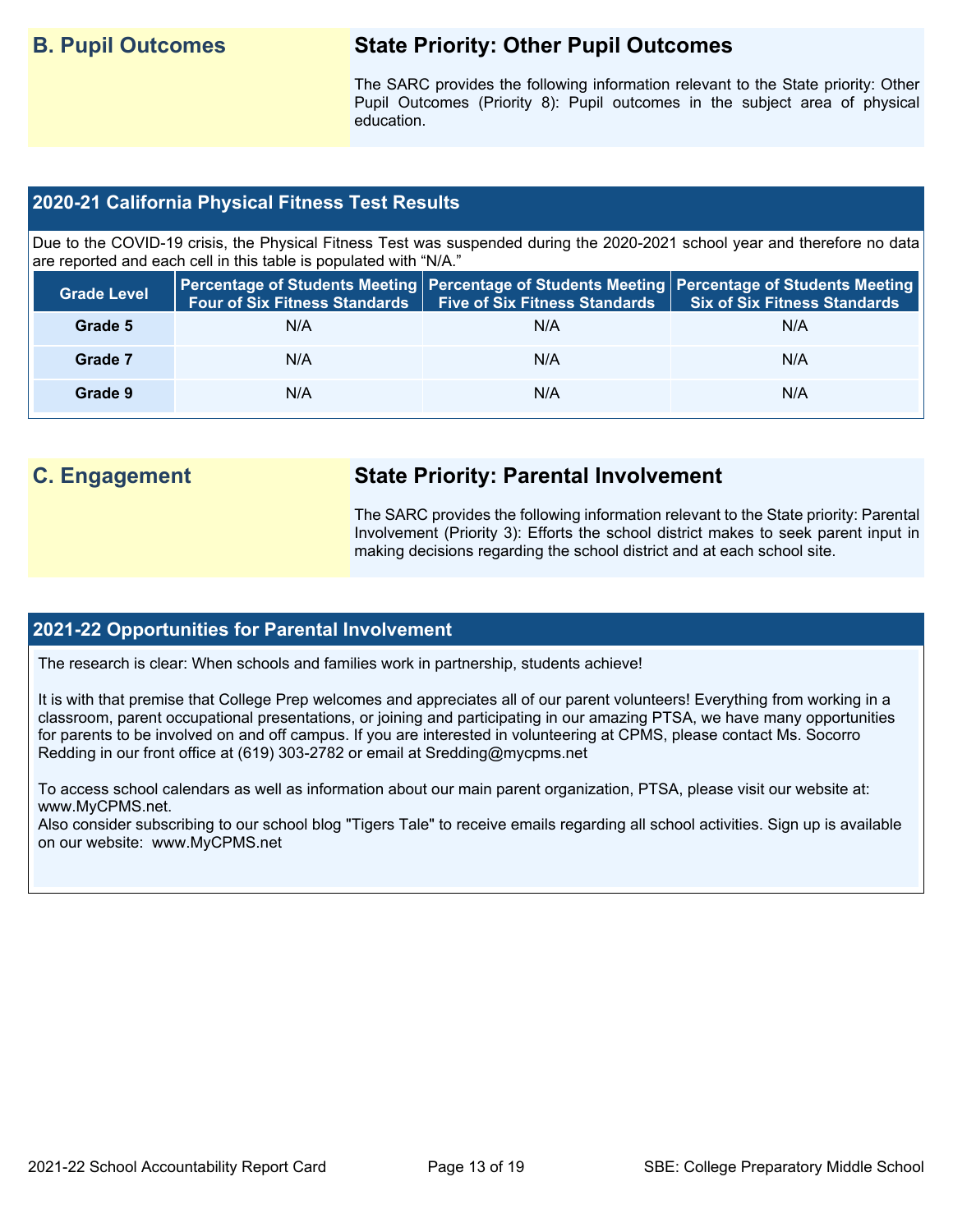## **2020-21 Chronic Absenteeism by Student Group**

| <b>Student Group</b>                                 | <b>Cumulative</b><br><b>Enrollment</b> | <b>Chronic</b><br><b>Absenteeism</b><br><b>Eligible Enrollment</b> | <b>Chronic</b><br><b>Absenteeism</b><br><b>Count</b> | <b>Chronic</b><br><b>Absenteeism</b><br><b>Rate</b> |
|------------------------------------------------------|----------------------------------------|--------------------------------------------------------------------|------------------------------------------------------|-----------------------------------------------------|
| <b>All Students</b>                                  | 375                                    | 375                                                                | $\Omega$                                             | 0.0                                                 |
| <b>Female</b>                                        | 180                                    | 180                                                                | 0                                                    | 0.0                                                 |
| <b>Male</b>                                          | 195                                    | 195                                                                | 0                                                    | 0.0                                                 |
| American Indian or Alaska Native                     | $\Omega$                               | $\mathbf{0}$                                                       | 0                                                    | 0.0                                                 |
| <b>Asian</b>                                         | 14                                     | 14                                                                 | $\mathbf 0$                                          | 0.0                                                 |
| <b>Black or African American</b>                     | 31                                     | 31                                                                 | $\mathbf{0}$                                         | 0.0                                                 |
| <b>Filipino</b>                                      | $\mathbf 0$                            | $\mathbf 0$                                                        | $\mathbf{0}$                                         | 0.0                                                 |
| <b>Hispanic or Latino</b>                            | 105                                    | 105                                                                | $\Omega$                                             | 0.0                                                 |
| Native Hawaiian or Pacific Islander                  | 18                                     | 18                                                                 | 0                                                    | 0.0                                                 |
| <b>Two or More Races</b>                             | 5                                      | 5                                                                  | 0                                                    | 0.0                                                 |
| White                                                | 307                                    | 307                                                                | 0                                                    | 0.0                                                 |
| <b>English Learners</b>                              | 41                                     | 41                                                                 | 0                                                    | 0.0                                                 |
| <b>Foster Youth</b>                                  | $\mathbf{0}$                           | $\mathbf{0}$                                                       | $\Omega$                                             | 0.0                                                 |
| <b>Homeless</b>                                      | $\Omega$                               | $\overline{0}$                                                     | 0                                                    | 0.0                                                 |
| <b>Socioeconomically Disadvantaged</b>               | 145                                    | 145                                                                | $\Omega$                                             | 0.0                                                 |
| <b>Students Receiving Migrant Education Services</b> | $\Omega$                               | 0                                                                  | 0                                                    | 0.0                                                 |
| <b>Students with Disabilities</b>                    | 26                                     | 26                                                                 | $\Omega$                                             | 0.0                                                 |

## **C. Engagement State Priority: School Climate**

The SARC provides the following information relevant to the State priority: School Climate (Priority 6):

- Pupil suspension rates;
- Pupil expulsion rates; and
- Other local measures on the sense of safety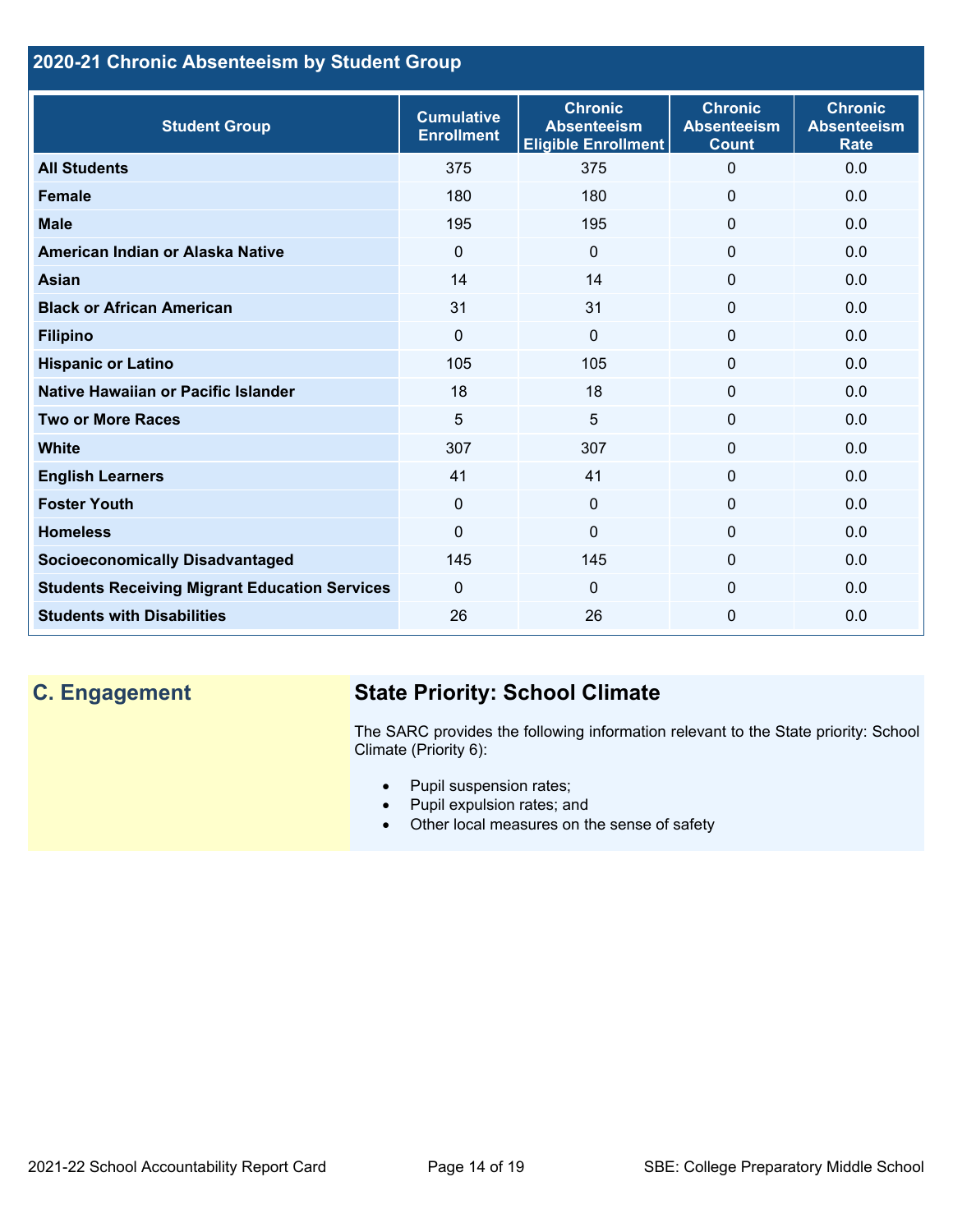## **Suspensions and Expulsions**

This table displays suspensions and expulsions data collected between July through June, each full school year respectively. Data collected during the 2020-21 school year may not be comparable to earlier years of this collection due to differences in learning mode instruction in response to the COVID-19 pandemic.

| <b>Subject</b>     | <b>School</b><br>2018-19 | School<br>2020-21 | <b>District</b><br>2018-19 | <b>District</b><br>2020-21 | <b>State</b><br>2018-19 | <b>State</b><br>2020-21 |
|--------------------|--------------------------|-------------------|----------------------------|----------------------------|-------------------------|-------------------------|
| <b>Suspensions</b> | 0.41                     | 0.00              | 0.41                       | 0.00                       | 3.47                    | 0.20                    |
| <b>Expulsions</b>  | 0.00                     | 0.00              | 0.00                       | 0.00                       | 0.08                    | 0.00                    |

This table displays suspensions and expulsions data collected between July through February, partial school year due to the COVID-19 pandemic. The 2019-2020 suspensions and expulsions rate data are not comparable to other year data because the 2019-2020 school year is a partial school year due to the COVID-19 crisis. As such, it would be inappropriate to make any comparisons in rates of suspensions and expulsions in the 2019-2020 school year compared to other school years.

| <b>Subject</b>     | <b>School</b><br>2019-20 | <b>District</b><br>2019-20 | <b>State</b><br>2019-20 |
|--------------------|--------------------------|----------------------------|-------------------------|
| <b>Suspensions</b> | 0.25                     | 0.25                       | 2.45                    |
| <b>Expulsions</b>  | 0.00                     | 0.00                       | 0.05                    |

## **2020-21 Suspensions and Expulsions by Student Group**

| <b>Student Group</b>                                 | <b>Suspensions Rate</b> | <b>Expulsions Rate</b> |
|------------------------------------------------------|-------------------------|------------------------|
| <b>All Students</b>                                  | 0.00                    | 0.00                   |
| <b>Female</b>                                        | 0.00                    | 0.00                   |
| <b>Male</b>                                          | 0.00                    | 0.00                   |
| American Indian or Alaska Native                     | 0.00                    | 0.00                   |
| Asian                                                | 0.00                    | 0.00                   |
| <b>Black or African American</b>                     | 0.00                    | 0.00                   |
| <b>Filipino</b>                                      | 0.00                    | 0.00                   |
| <b>Hispanic or Latino</b>                            | 0.00                    | 0.00                   |
| Native Hawaiian or Pacific Islander                  | 0.00                    | 0.00                   |
| <b>Two or More Races</b>                             | 0.00                    | 0.00                   |
| <b>White</b>                                         | 0.00                    | 0.00                   |
| <b>English Learners</b>                              | 0.00                    | 0.00                   |
| <b>Foster Youth</b>                                  | 0.00                    | 0.00                   |
| <b>Homeless</b>                                      | 0.00                    | 0.00                   |
| <b>Socioeconomically Disadvantaged</b>               | 0.00                    | 0.00                   |
| <b>Students Receiving Migrant Education Services</b> | 0.00                    | 0.00                   |
| <b>Students with Disabilities</b>                    | 0.00                    | 0.00                   |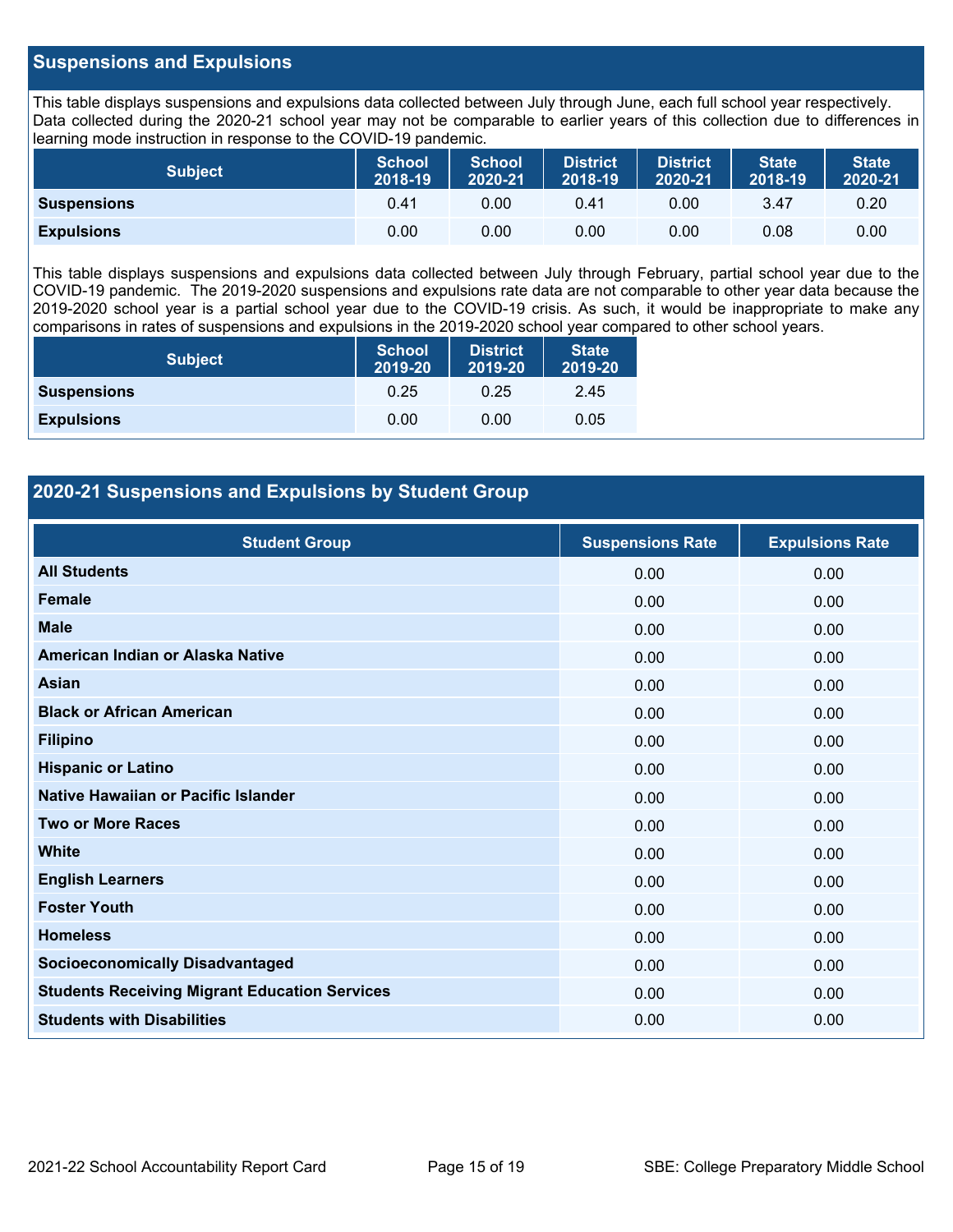## **2021-22 School Safety Plan**

College Preparatory Middle School (CPMS) has a comprehensive safety plan and related protocols developed in conjunction with the charter authorizer (SBE-State Board of Education), local Police, Fire and other safety officials, the SDCOE Joint Powers Authority, as well as the SDCOE's REMS (Readiness and Emergency Management) and Student Support Services Department. CPMS also collaborates with the El Dorado SELPA in order to develop supports to address topics/issues related to students with special needs. This plan meets state requirements described in California Education Code Sections 35294- 35297.

The safety plan includes disaster procedures, for safe entry and exit of students, procedures for serious disciplinary problems, a sexual harassment policy, child abuse reporting mandates, school dress codes and school discipline policies. Under the direction of CPMS Administration, school staff members implement specific school-building security procedures. All staff members receive a Staff Handbook upon hire and related training during the annual Fall staff development and throughout the school year. Topics include emergency procedures and protocols, First Aid and CPR certifications, disaster preparedness plan for a variety of emergency situations, the school's sexual harassment policy, behavior policies, child-abuse reporting procedures and school dress code for staff and students.

Safety Plans are reviewed/updated on an annual basis following the approval of the CPMS Board of Directors (March 2019) CPMS has a disaster preparedness plan which includes a route for evacuation and procedures to address fires, earthquakes and lock-down situations. The plan also involves the roles of students and staff members in these emergencies. Students practice disaster procedures during the school year (at least once per quarter) including participation in the annual Great California Shake Out. All school personnel are First Aid and CPR certified.

Adult supervision is provided in the classrooms throughout the school day, during passing periods as well the outside areas before and after school, during lunch and during nutrition break. All visitors and volunteers must present identification which is submitted for DOJ screening via our school Raptor system. Visitors must sign in at the Main Office and wear visible identification while on site. 24 hour video surveillance of all interior and exterior common/public areas are a part of our school security monitoring system. CPMS Administrators meet on an ongoing basis to review any issues that may affect the safety and learning of students and school personnel.

In the 2020-2021 school year, a Safe School Reopening Plan was developed to address the COVID-19 pandemic. This document was been developed using guidance provided by the Centers for Disease Control (CDC), the California Department of Public Health (CDPH), the County of San Diego Health and Human Services Agency (HHSA), the California Department of Education (CDE), and the San Diego County Office of Education (SDCOE). It was reviewed and approved at a public board meeting on November 12, 2020. This plan has been posted to our school website and is updated as new regulations and requirements are added or amended.

## **2018-19 Secondary Average Class Size and Class Size Distribution**

This table displays the 2018-19 average class size and class size distribution. The columns titled "Number of Classes" indicates how many classes fall into each size category (a range of total students per classroom). At the secondary school level, this information is reported by subject area rather than grade level.

| <b>Subject</b>               | Average<br><b>Class</b><br><b>Size</b> | 1-22 Students | Number of Classes with   Number of Classes with   Number of Classes with<br>23-32 Students | 33+ Students |
|------------------------------|----------------------------------------|---------------|--------------------------------------------------------------------------------------------|--------------|
| <b>English Language Arts</b> | 17                                     | 8             |                                                                                            |              |
| <b>Mathematics</b>           | 17                                     |               |                                                                                            |              |
| <b>Science</b>               | 17                                     |               |                                                                                            |              |
| <b>Social Science</b>        | 17                                     |               |                                                                                            |              |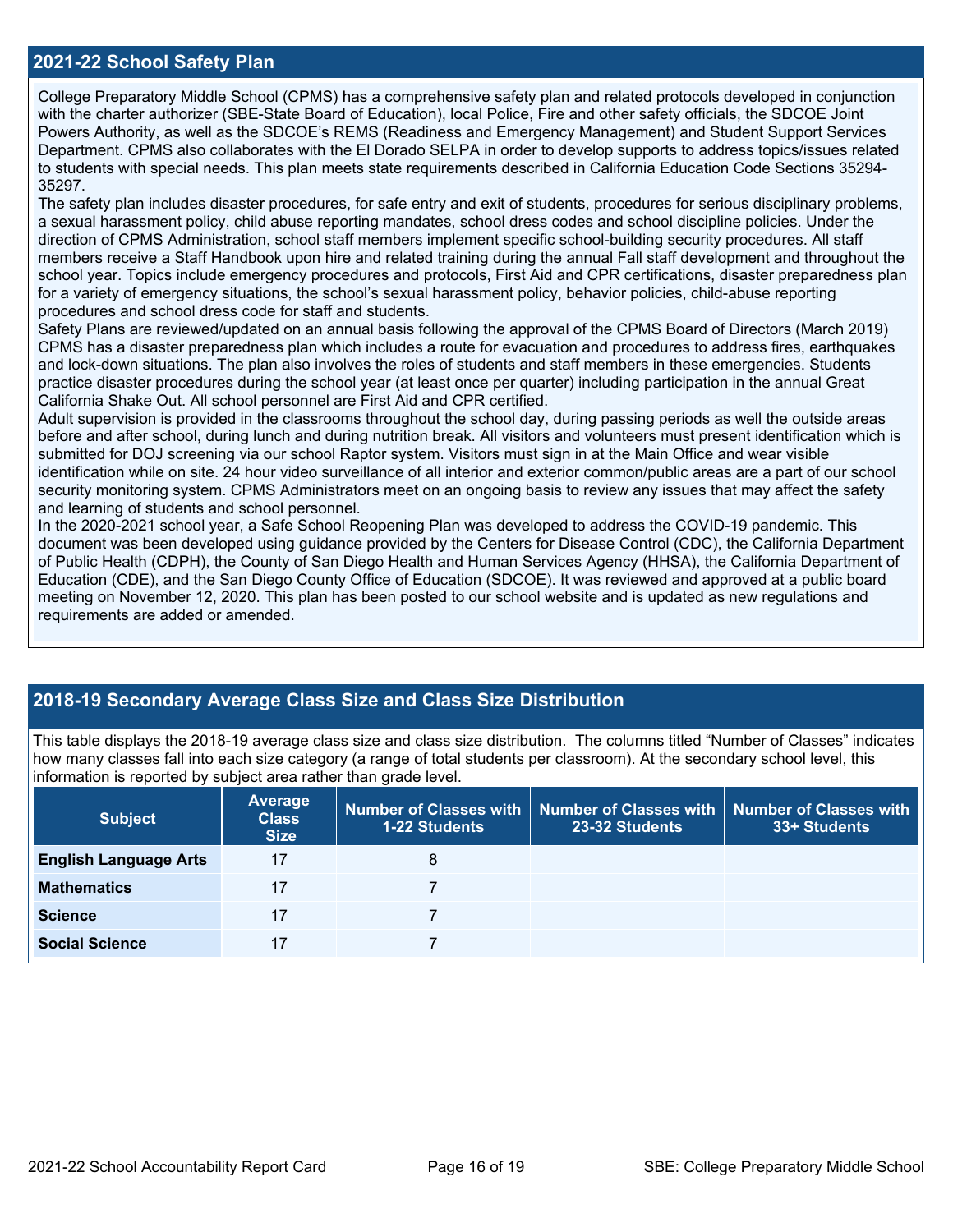## **2019-20 Secondary Average Class Size and Class Size Distribution**

This table displays the 2019-20 average class size and class size distribution. The columns titled "Number of Classes" indicates how many classes fall into each size category (a range of total students per classroom). At the secondary school level, this information is reported by subject area rather than grade level.

| <b>Subject</b>               | <b>Average</b><br><b>Class</b><br><b>Size</b> | <b>1-22 Students</b> | Number of Classes with   Number of Classes with  <br>23-32 Students | Number of Classes with<br>33+ Students |
|------------------------------|-----------------------------------------------|----------------------|---------------------------------------------------------------------|----------------------------------------|
| <b>English Language Arts</b> | 23                                            |                      |                                                                     |                                        |
| <b>Mathematics</b>           | 24                                            |                      |                                                                     |                                        |
| <b>Science</b>               | 24                                            |                      |                                                                     |                                        |
| <b>Social Science</b>        | 24                                            |                      | 6                                                                   |                                        |

## **2020-21 Secondary Average Class Size and Class Size Distribution**

This table displays the 2020-21 average class size and class size distribution. The columns titled "Number of Classes" indicates how many classes fall into each size category (a range of total students per classroom). At the secondary school level, this information is reported by subject area rather than grade level.

| <b>Subject</b>               | <b>Average</b><br><b>Class</b><br><b>Size</b> | 1-22 Students | Number of Classes with   Number of Classes with<br>23-32 Students | Number of Classes with<br>33+ Students |
|------------------------------|-----------------------------------------------|---------------|-------------------------------------------------------------------|----------------------------------------|
| <b>English Language Arts</b> | 100                                           |               |                                                                   |                                        |
| <b>Mathematics</b>           | 100                                           |               |                                                                   | 2                                      |
| <b>Science</b>               | 100                                           |               |                                                                   | 2                                      |
| <b>Social Science</b>        | 100                                           |               |                                                                   | 2                                      |

## **2020-21 Ratio of Pupils to Academic Counselor**

This table displays the ratio of pupils to Academic Counselor. One full time equivalent (FTE) equals one staff member working full time; one FTE could also represent two staff members who each work 50 percent of full time.

| <b>Title</b>                        | <b>Ratio</b> |
|-------------------------------------|--------------|
| <b>Pupils to Academic Counselor</b> |              |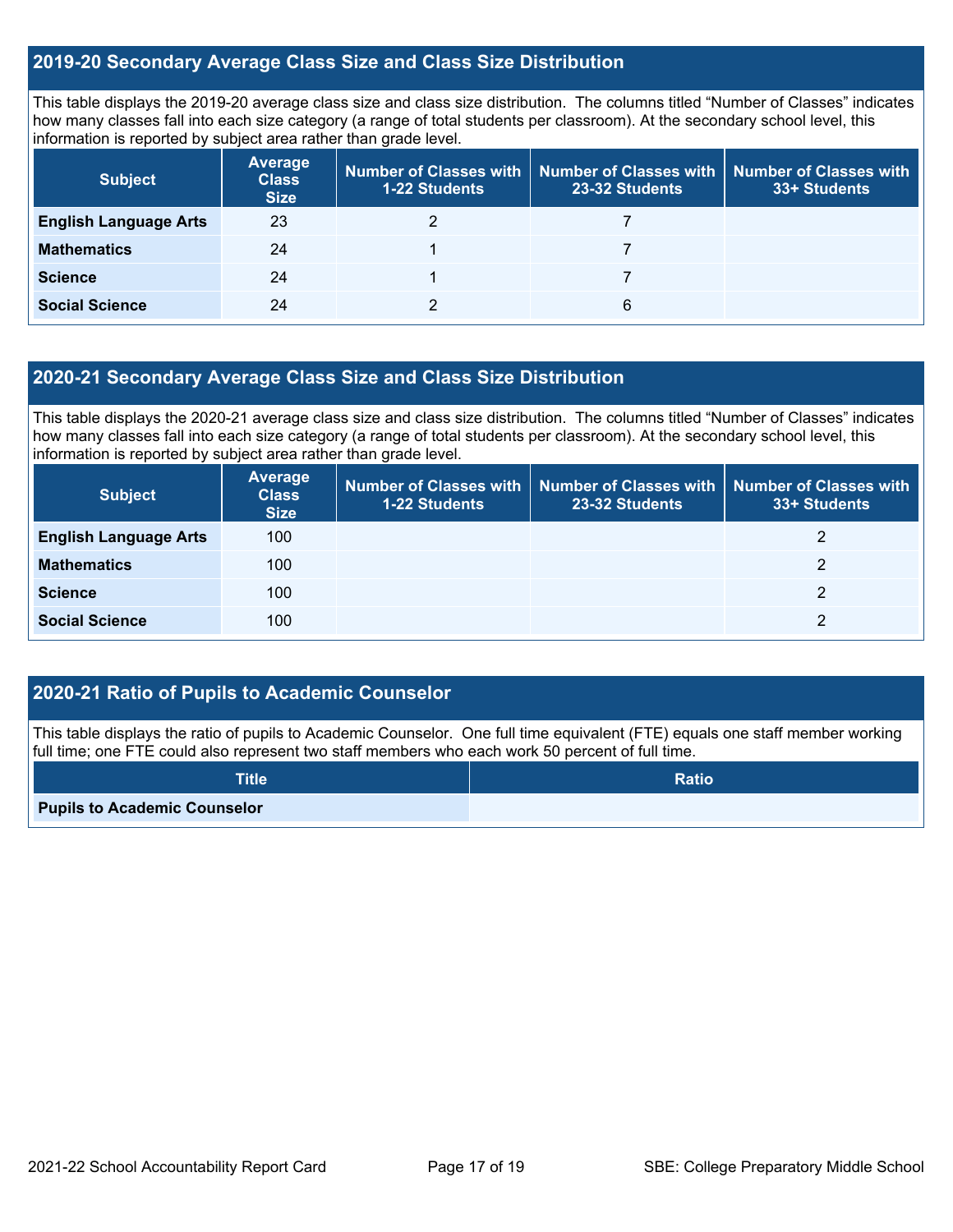## **2020-21 Student Support Services Staff**

This table displays the number of FTE support staff assigned to this school. One full time equivalent (FTE) equals one staff member working full time; one FTE could also represent two staff members who each work 50 percent of full time.

| <b>Title</b>                                                         | <b>Number of FTE Assigned to School</b> |
|----------------------------------------------------------------------|-----------------------------------------|
| <b>Counselor (Academic, Social/Behavioral or Career Development)</b> | 0                                       |
| Library Media Teacher (Librarian)                                    | $\mathbf 0$                             |
| <b>Library Media Services Staff (Paraprofessional)</b>               | 0                                       |
| <b>Psychologist</b>                                                  | 0.5                                     |
| <b>Social Worker</b>                                                 | $\Omega$                                |
| <b>Speech/Language/Hearing Specialist</b>                            | $\Omega$                                |
| <b>Resource Specialist (non-teaching)</b>                            | 0                                       |

#### **2019-20 Expenditures Per Pupil and School Site Teacher Salaries**

This table displays the 2019-20 expenditures per pupil and average teach salary for this school. Cells with N/A values do not require data.

| <b>Level</b>                                         | <b>Total</b><br><b>Expenditures</b><br><b>Per Pupil</b> | <b>Expenditures</b><br><b>Per Pupil</b><br>(Restricted) | <b>Expenditures</b><br><b>Per Pupil</b><br>(Unrestricted) | <b>Average</b><br><b>Teacher</b><br><b>Salary</b> |
|------------------------------------------------------|---------------------------------------------------------|---------------------------------------------------------|-----------------------------------------------------------|---------------------------------------------------|
| <b>School Site</b>                                   | \$9,765                                                 | \$7,552                                                 | \$2.212                                                   | \$63,308                                          |
| <b>District</b>                                      | N/A                                                     | N/A                                                     |                                                           |                                                   |
| <b>Percent Difference - School Site and District</b> | N/A                                                     | N/A                                                     |                                                           |                                                   |
| <b>State</b>                                         |                                                         |                                                         | \$8.444                                                   |                                                   |
| <b>Percent Difference - School Site and State</b>    | N/A                                                     | N/A                                                     | $-200.0$                                                  |                                                   |

## **2020-21 Types of Services Funded**

All adopted curriculum utilized by CPMS offer an online component. Every text, workbook, and ancillary material is available to all of our students in the online format. Each adoption has the same publisher per subject and grade level which provides a level of consistency in the processes and protocols for their use, and in the layout of the text. All students enrolled have been provided a school issued Chromebook and Google account/password for school use. Additionally, all students have been provided with a hard copy of their student workbooks which they will use when working with their teachers on campus or at home. The expectation of every student at our school is that they will receive a rigorous academic program that meets grade level standards. Supports are embedded throughout the program to help students to progress and achieve their best. Teachers use a variety of instructional methods to meet the needs of all of our students, including those in our special populations, by modifying assignments to meet accessibility standards, collaborating with our Ed Specialist, our EL Coordinator, and meeting individually with students, in small groups. Afternoon tutorial is offered to all students who may need additional academic support. Any student who is found to be performing below grade level will be assigned to afternoon small groups to work with a teacher on those skills for improvement. Additional blocks of intervention and practice are offered to further support student growth.